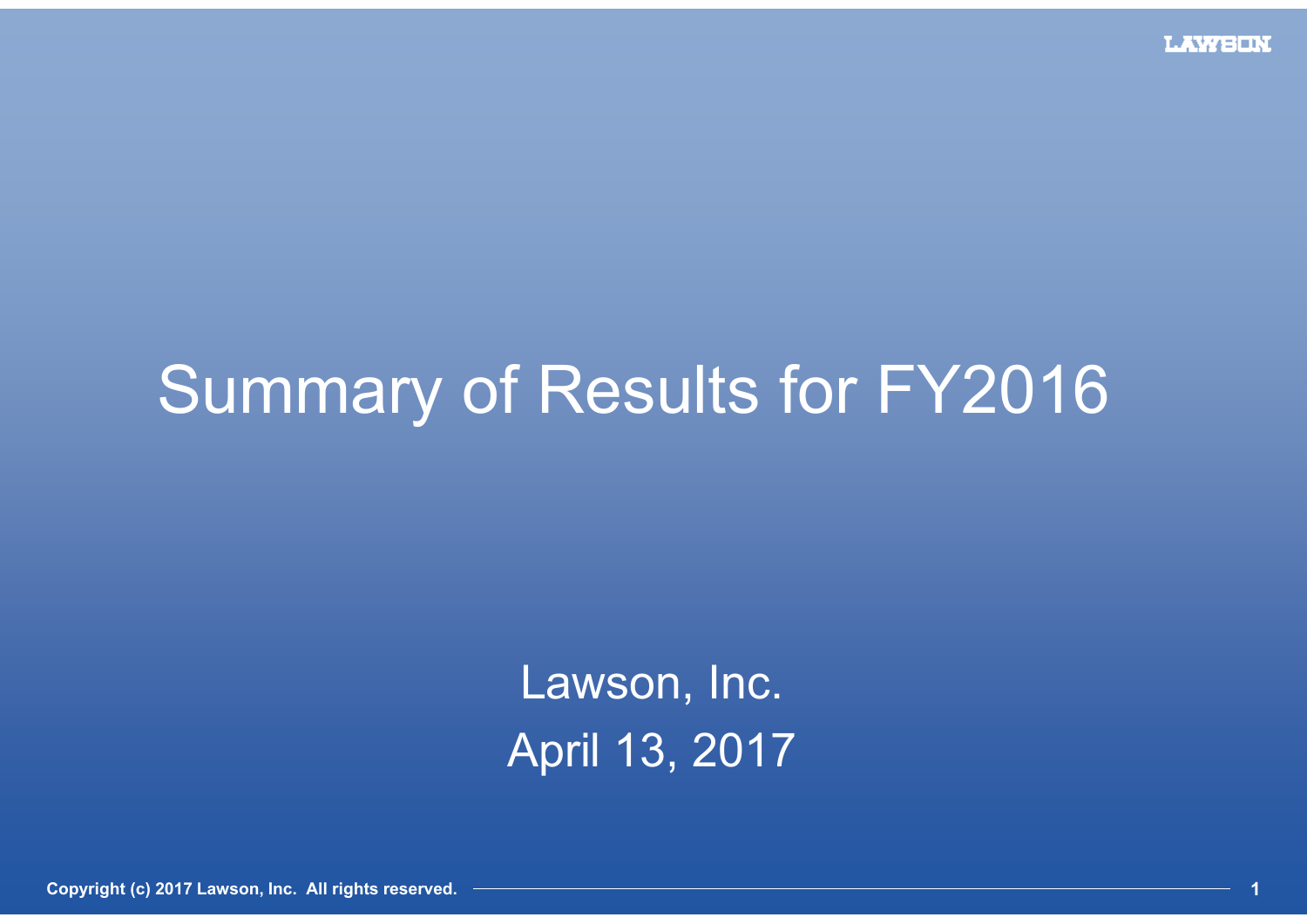# Financial Results for FY 2016

Satoshi Nakaniwa

Senior Vice President Chief Financial Officer

Lawson, Inc.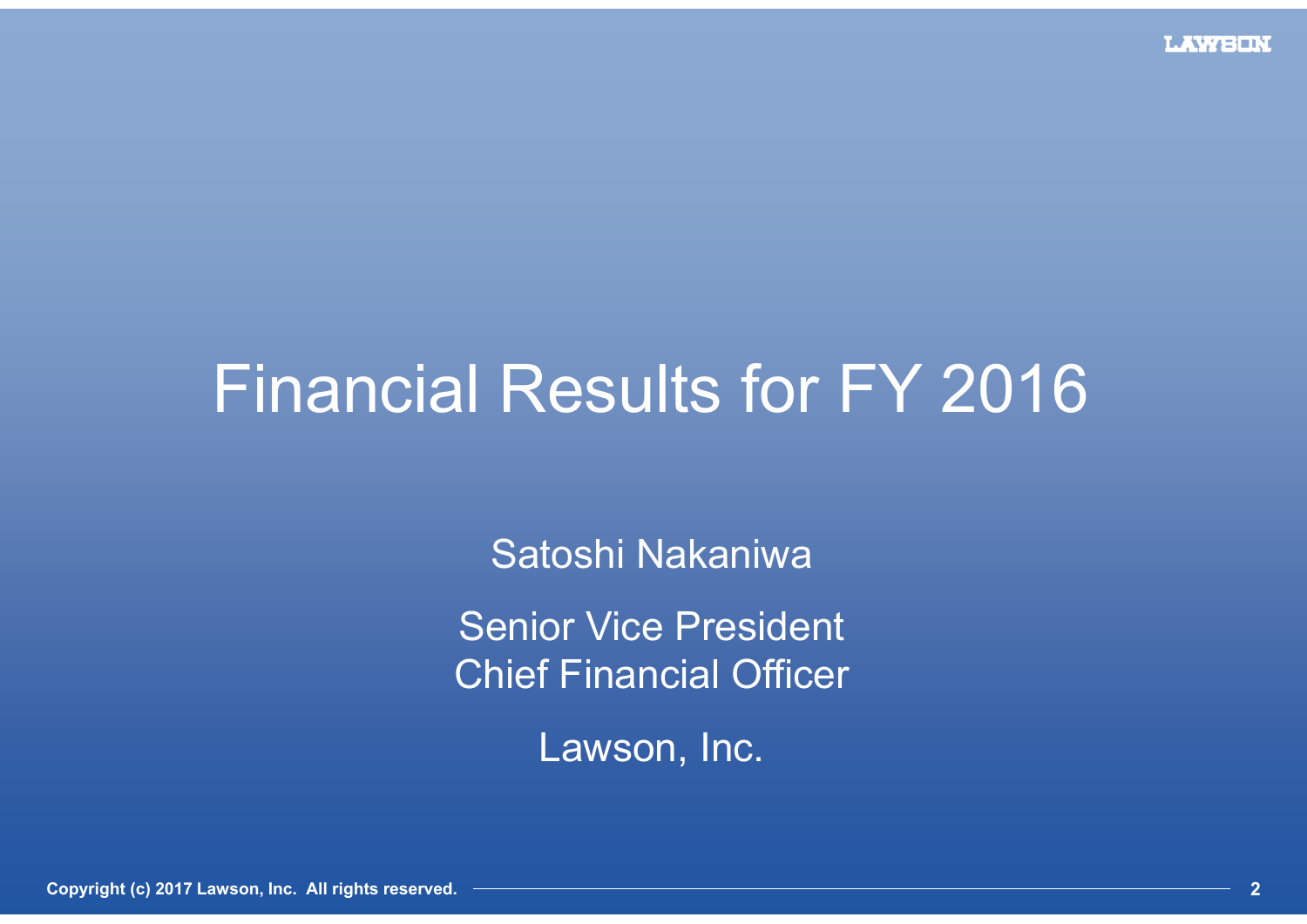### Earnings Summary for Fiscal 2016

# **Consolidated OP 73.7bln yen (+1.7% YoY, -2.2bln yen v. plan) Consolidated net profit 36.4bln yen (+16.0% YoY, +0.9bln yen v. plan) ROE 13.5%**

#### **Consolidated**

#### **OP: 73.7bln yen (+1.7% YoY, +1.2bln yen)**

**Recurring profit: 73.0bln yen (+4.9%, +3.3bln yen)** Non-operating loss(net): 0.7bln yen Loss on lease cancellations 1.2bln yen Casualty loss (Kumamoto Earthquake) 0.7bln yen

#### **Net profit: 36.4bln yen (+16.0% YoY, +5.0bln yen)**

Special loss(net): 14.5bln yen incl. impairment loss 9.5bln yen Income taxes and others: -21.3bln

#### **Non-consolidated**

**OP 57.4bln yen (+0.3**% **YoY**)

**Gross operating profit: +5.4% YoY**

Existing-store sales\* -0.2% YoY

(+0.3% excl. ticket sales and others)

Gross profit margin\* 31.4% (+0.1pp YoY) **SG&A expenses: +6.6% YoY**

**642 new store openings**(opened 1,055, closed 413 stores) As of 2017/2: 12,288 stores (Parent), 13,111 stores(Group)

#### **Consolidated subsidiaries**

#### **Operating profit at major subsidiary firms**

| Seijo Ishii              | 7.7bln      |
|--------------------------|-------------|
| International operations | -2.7bln yen |

\*Existing-store sales & gross profit margin include the result of LAWSON and NATURAL LAWSON stores.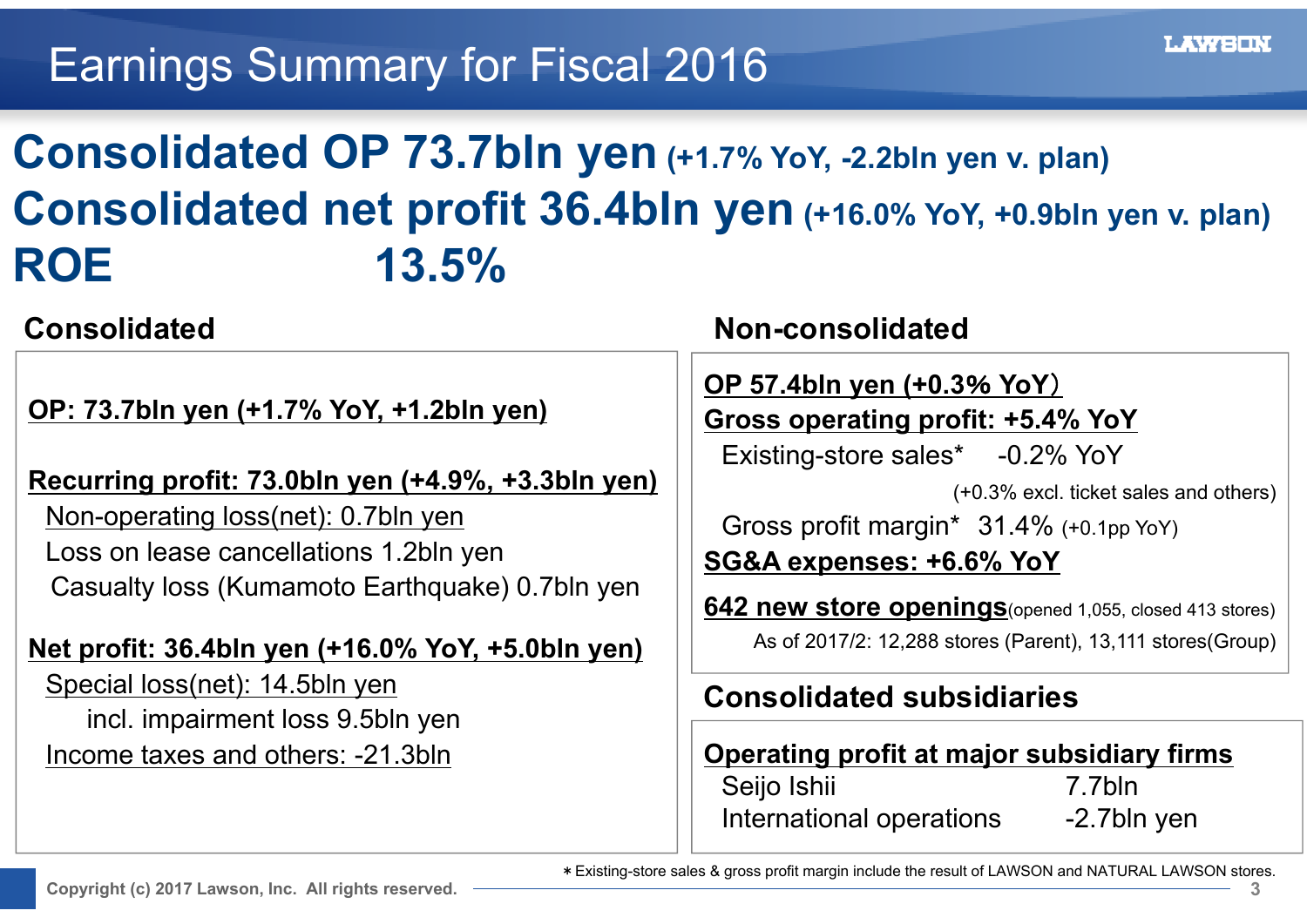# FY2017 Estimates & Mid-term Management Vision

# **FY2017 Estimates ROE 12.0%**

# **Consolidated OP 68.5bln yen (-7.1%, -5.2bln yen YoY) Consolidated net profit 33.5bln yen (-8.0%, -2.9bln yen YoY)**

#### **FY2017 Strategy**

#### Improving CVS operation

- ・Strengthening of CVS operation in 2015, 2016
- ・Reduced loss on international operations

#### Investing in growth

- ・Next-generation IT system
- ・New business areas (finance, OTC medicine, healthcare, etc.)
- ・Initial cost of brand conversions

#### **Non-consolidated OP 52.0bln yen (-9.4% YoY)**

Existing-store sales +1.0% YoY Gross profit margin 31.7% (+0.3pp YoY)

\*These figures show targets of stores including LAWSON and NATURAL LAWSON.

#### **Group stores to increase by 900 stores**

Open 1,400 stores (1,000 ordinary new openings and 400 converted stores) Close 500 stores (End 2018/2: 14,011 stores)

#### **Operating profit at major subsidiary firms**

Seijo Ishii 6.9bln yen (-0.8bln yen YoY) International operations -1.5bln yen (+1.2bln yen YoY)

#### **Dividends per share**

255 yen (+5 yen YOY)

#### **Mid-term Management Vision : FY2021**

**Consolidated OP :100bln yen or more CVS daily sales (Japan) : 600,000 yen/per store CVS store network (Japan) : 18,000 stores**

**D/E ratio: 1.0 or less ROE: over 15%**

LAWER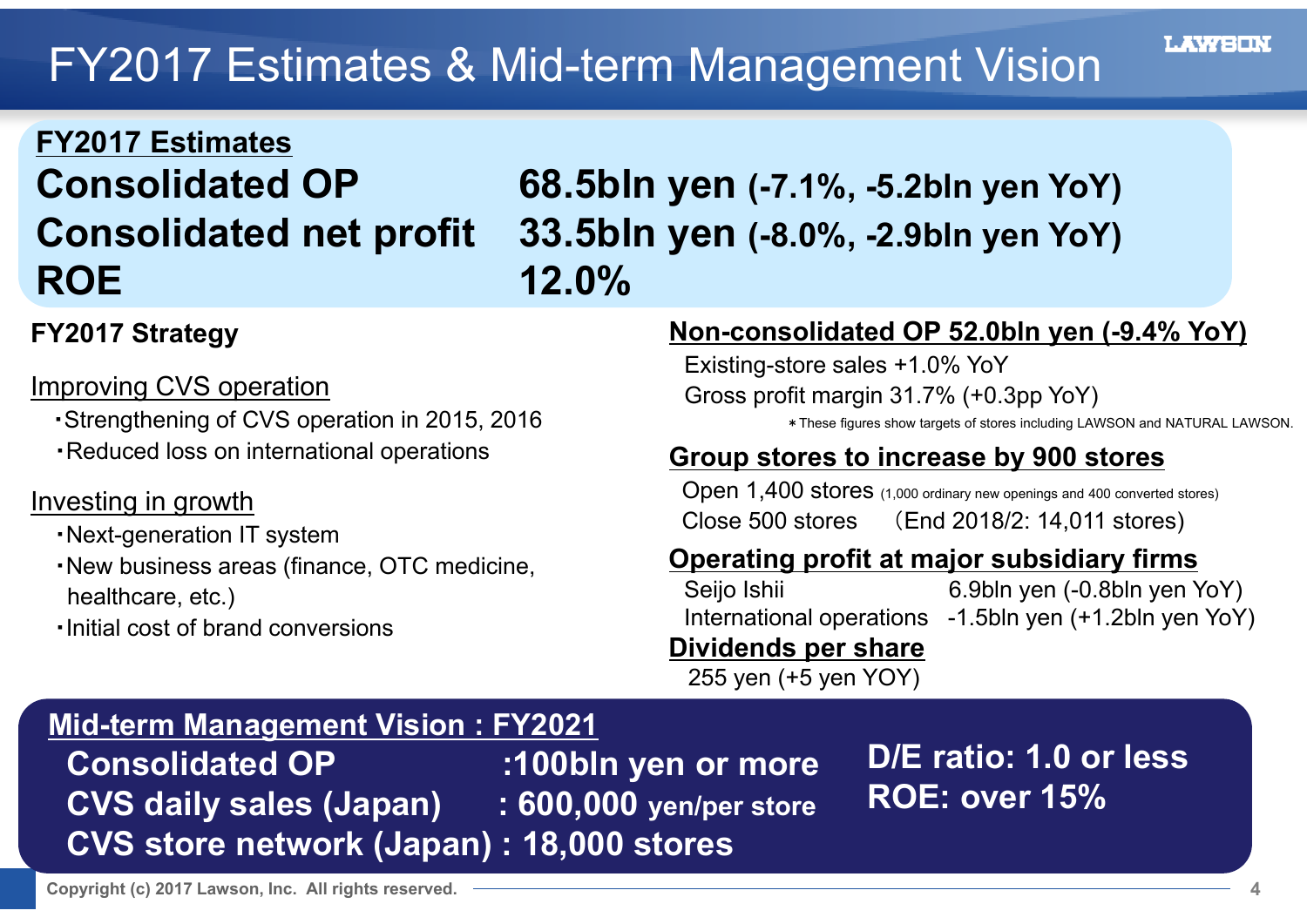# Results Review for FY2016 and FY2017 Strategy

Sadanobu Takemasu President, Representative Director Lawson, Inc.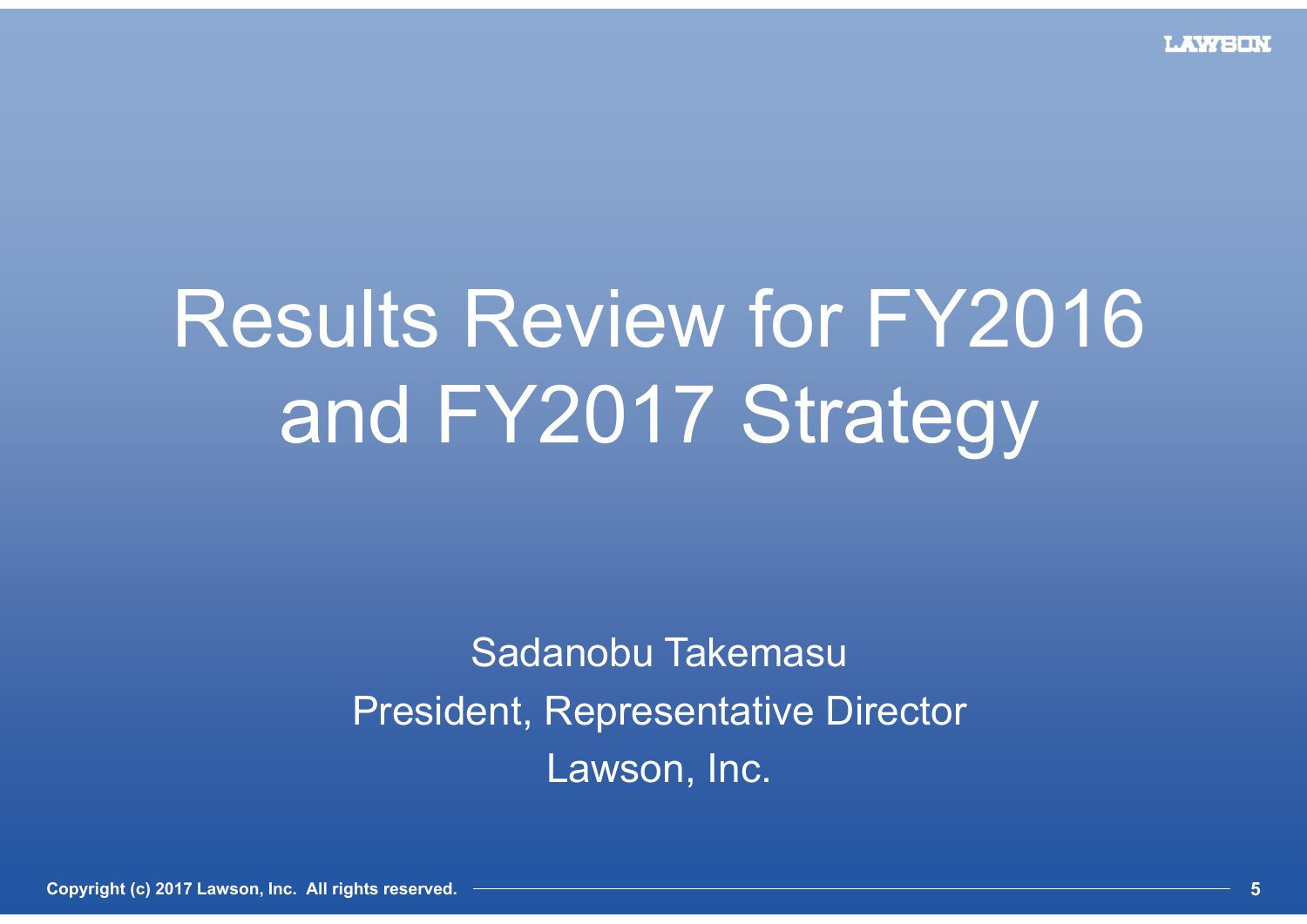#### **Fiscal 2016 Overview**

#### 連結営業利益**737**億円(前年比**101.7**%、計画差▲**22**億円) **Consolidated OP 73.7bln yen (+1.7% YoY, -2.2bln yen v. plan)**

- 2H OP rebounded to record double-digit gain, following 1H fall **• Full-year: Consolidated and non-consolidated OP rose YoY but fell v. plan**  $\bullet$  $\bullet$ 
	- **Double-digit gain in consolidated net profit achieved the plan**

Reasons for lower-than-expected profit result

- $\checkmark$  Lower-than-expected existing-store sales a major factor to the shortfall in consolidated OP
- $\checkmark$  Net profit met a target due to tax effect and lower non-operating losses from fewer store closures

| וייש טויטוויש)                       |                           |          |          |                  |
|--------------------------------------|---------------------------|----------|----------|------------------|
|                                      | 1H<br>2H<br><b>FY2016</b> |          |          |                  |
|                                      |                           |          |          | vs plan          |
| Non-consolidated operating profit    | 31.7                      | 25.6     | 57.4     | $-1.5$           |
| YOY                                  | $-7.7%$                   | $+12.4%$ | $+0.3%$  |                  |
| <b>Consolidated operating profit</b> | 39.9                      | 33.8     | 73.7     | $-2.2$           |
| YOY                                  | $-5.0%$                   | $+11.0%$ | $+1.7%$  |                  |
| <b>Consolidated net profit</b>       | 22.6                      | 13.7     | 36.4     | 9.0 <sup>1</sup> |
| <b>YOY</b>                           | $+14.1%$                  | $+19.2%$ | $+16.0%$ |                  |
| <b>Existing-store sales (YOY)</b>    | $-0.9%$                   | $+0.6%$  | $-0.2%$  | $-0.3%$ P        |
| <b>Gross profit margin</b>           | 31.3%                     | 31.4%    | 31.4%    | $-0.1%P$         |

(Billions of yen)

**Copyright (c) 2017 Lawson, Inc. All rights reserved. 6**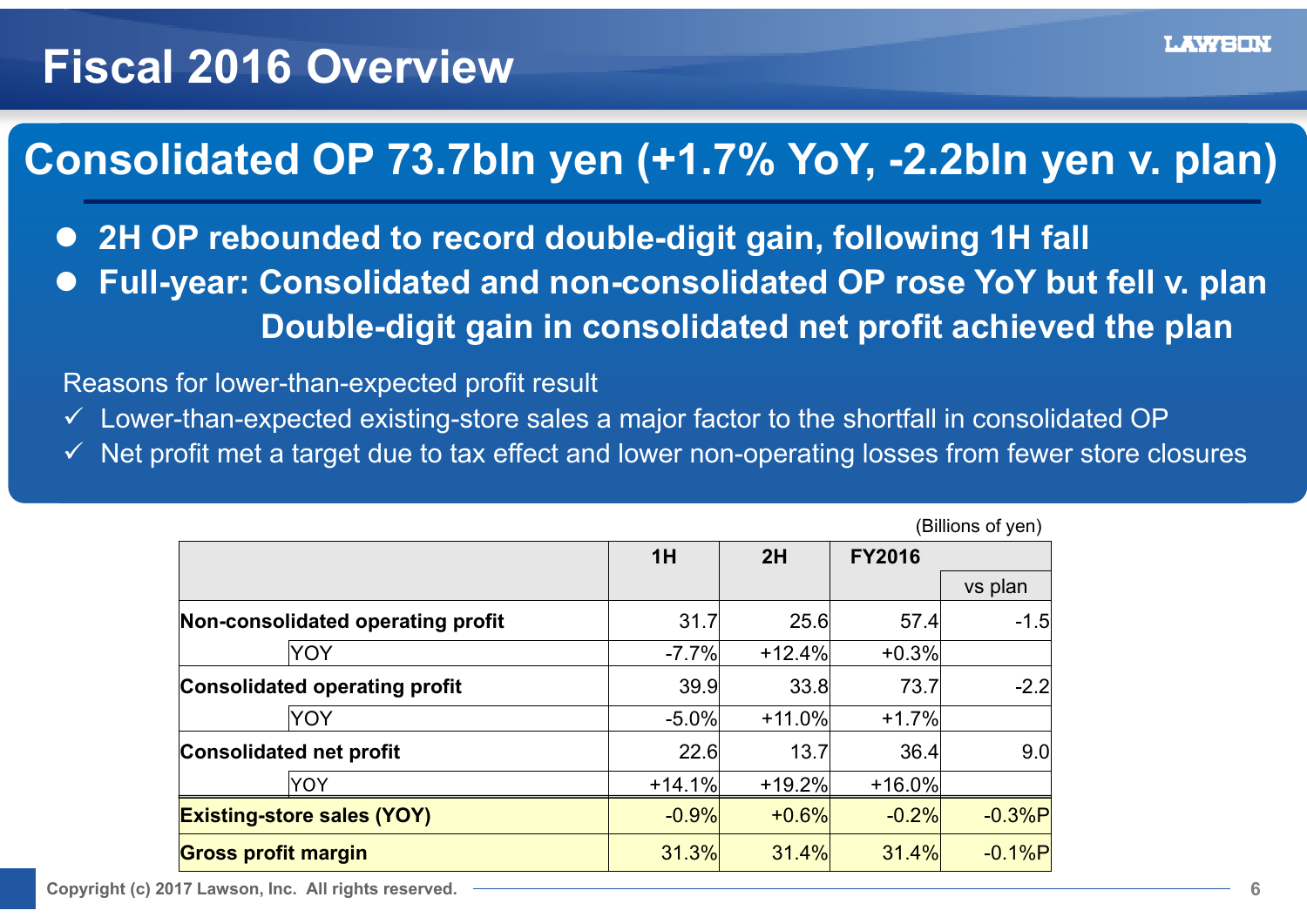#### **FY2016 Review**

| Stronger stores                    | Stronger support for everyday life, refurbished all<br>stores, expand products |
|------------------------------------|--------------------------------------------------------------------------------|
| <b>Stronger products</b>           | Stronger product development, procurement,<br>production                       |
| Stronger franchise<br>support      | Improved store productivity                                                    |
| <b>Change corporate</b><br>culture | Reformed all operational practices to improve<br>competitiveness               |
|                                    |                                                                                |

- Improved operations with semi-automatic ordering systems, refurbished stores, greatly expanded product ranges
- CVS rice-based items and over-the-counter fast food could expect more growth, while sales of supermarket alternative categories greatly improved
- Active preparation for new tablet-based systems to address severe shortage of labor
- Established SV, MD rules, created Supervising method, launched contact center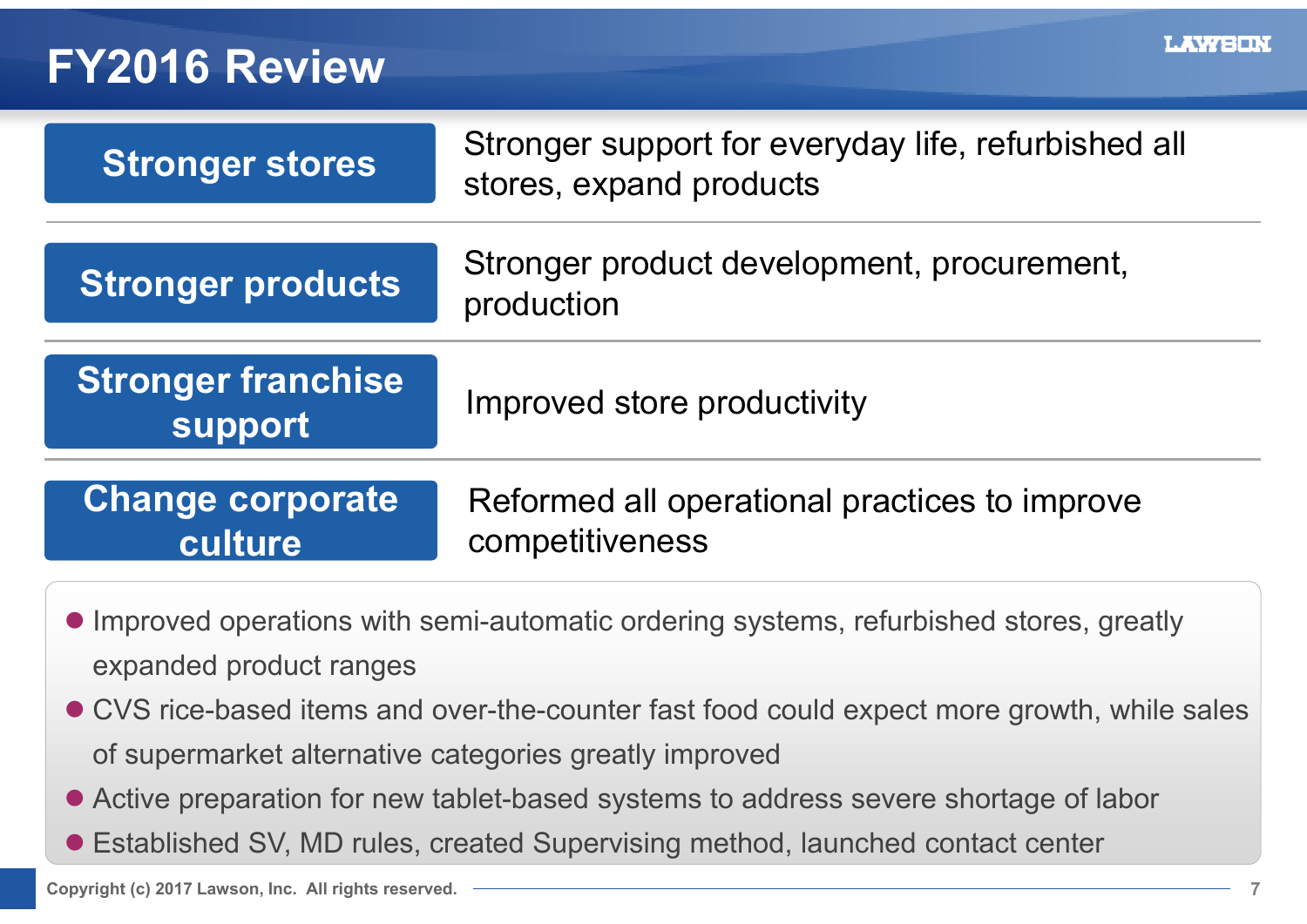### **FY2017: 1000 Days Action Plan, Year 2**



Refine operations based on platforms built in FY2016, advance and accelerate change

- Continue to expand everyday products to strengthen evening, nighttime product range
- Strengthen CVS core products such as over-the-counter fast food and rice-based items
- Improve store productivity by introducing tablets and next-generation POS cash registers

DI NASA ETA BAGI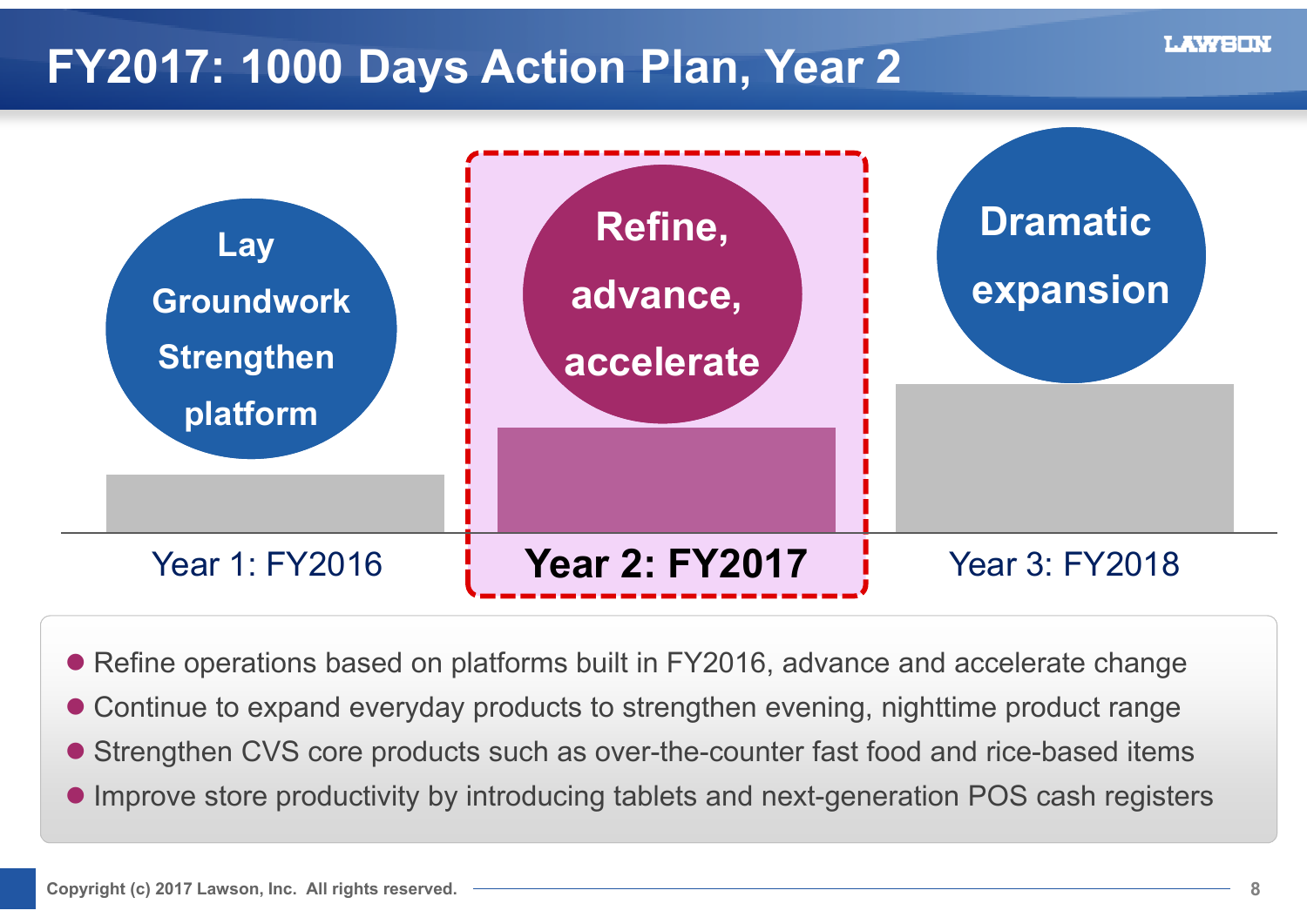### **Fiscal 2017 Plan**

## **Consolidated OP 68.5bln yen (-5.2bln yen YoY)**

- ~ **Increased investment in building a sustainable business model expected to lower profit**
- Improve existing-store sales and gross margin with stronger over-the-counter fast food and rice-based core items
- $\bullet$  Increase investment in next-generation systems, prepare the launch of financial services, and promote alliances with other CVS operators

(Billions of yen)

|                                      |                                               | FY2017 Plan       |                     |  |
|--------------------------------------|-----------------------------------------------|-------------------|---------------------|--|
|                                      |                                               | Plan              | Difference/YOY      |  |
|                                      | Existing-store sales (YOY)*                   |                   | $+1.0%$             |  |
| Non-<br>consolidated                 | Gross profit margin diff.*                    | $+0.3%P$          |                     |  |
|                                      | <b>SG&amp;A expenses (YOY)</b>                | $+5\% \sim +10\%$ |                     |  |
|                                      | <b>Operating profit</b>                       | 52.0              | $-5.4$ / $-9.4\%$   |  |
|                                      | Difference: consolidated and non-consolidated | 16.5              | $+0.9%$<br>$+0.1$ / |  |
| <b>Consolidated operating profit</b> |                                               | 68.5              | $-5.2$ / $-7.1\%$   |  |
| <b>Consolidated net profit</b>       |                                               | 33.5              | $-2.9$ / $-8.0\%$   |  |

**\* Including LAWSON and NATURAL LAWWSON stores**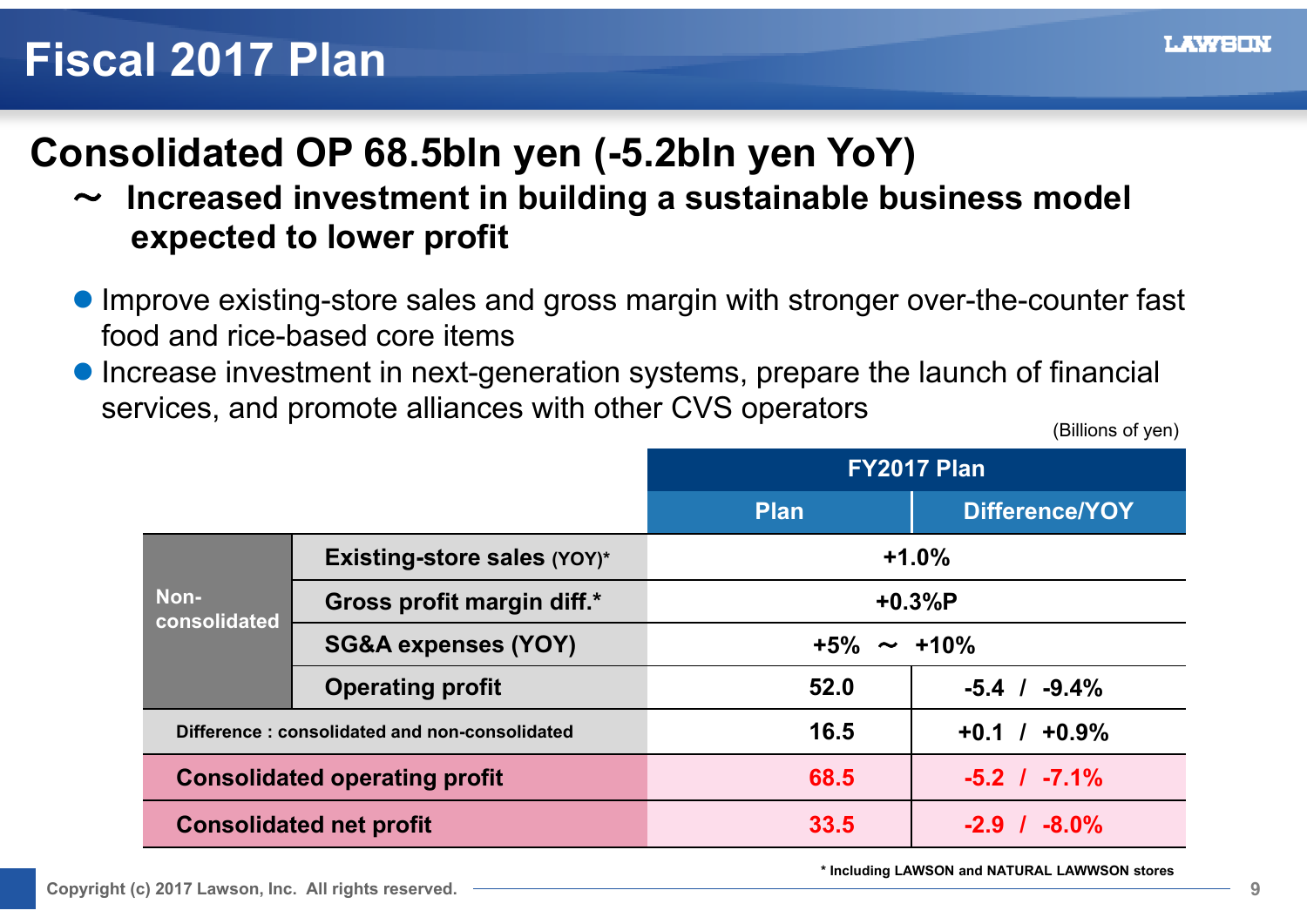### **Fiscal 2017 Plan**



**LAWSON**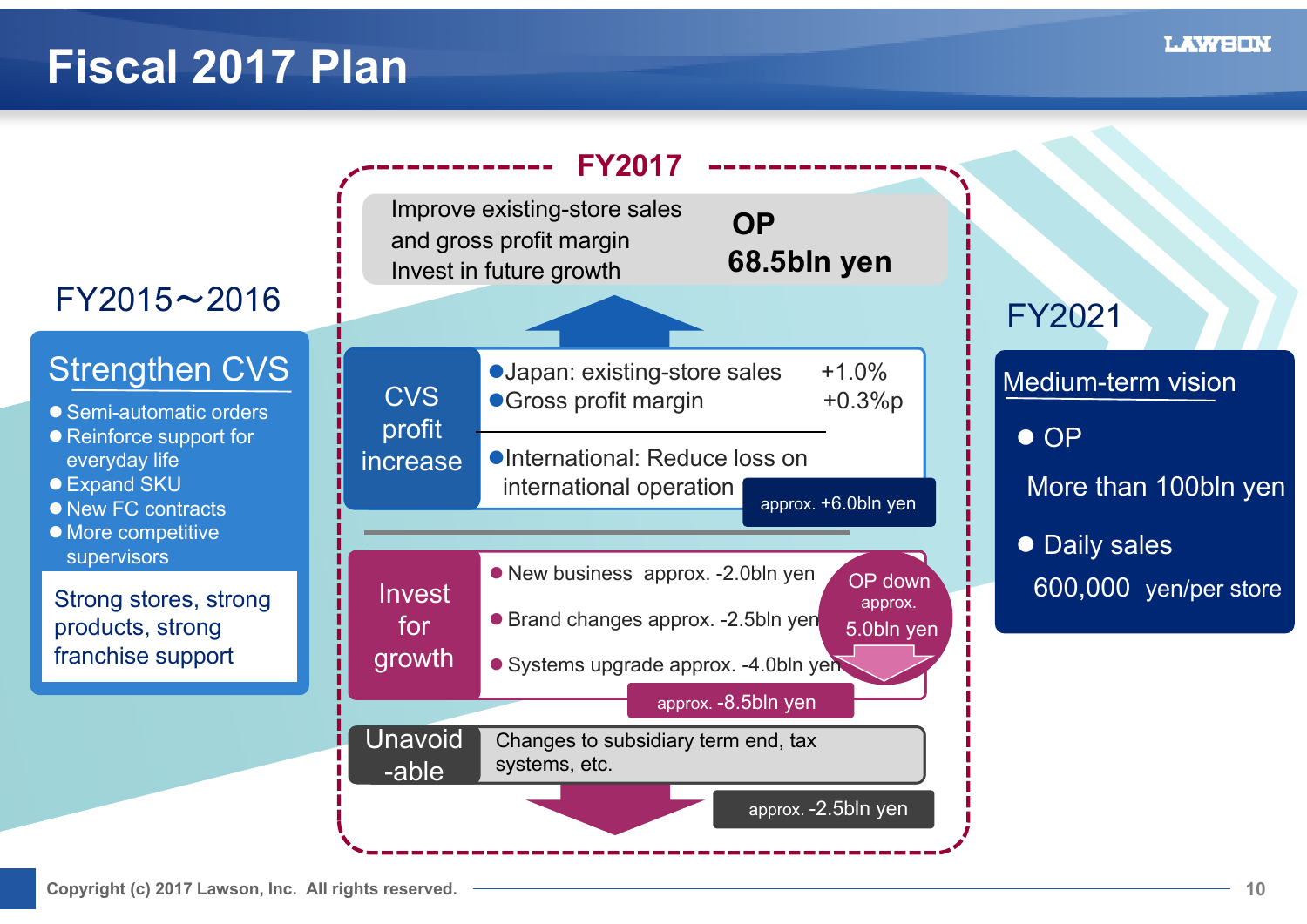

#### **Build Next-generation LAWSON CVS model Create appealing stores for evening/night-time customers**



**Overhaul fundamental structures, react to changes, challenge future growth opportunities**

LAWEDN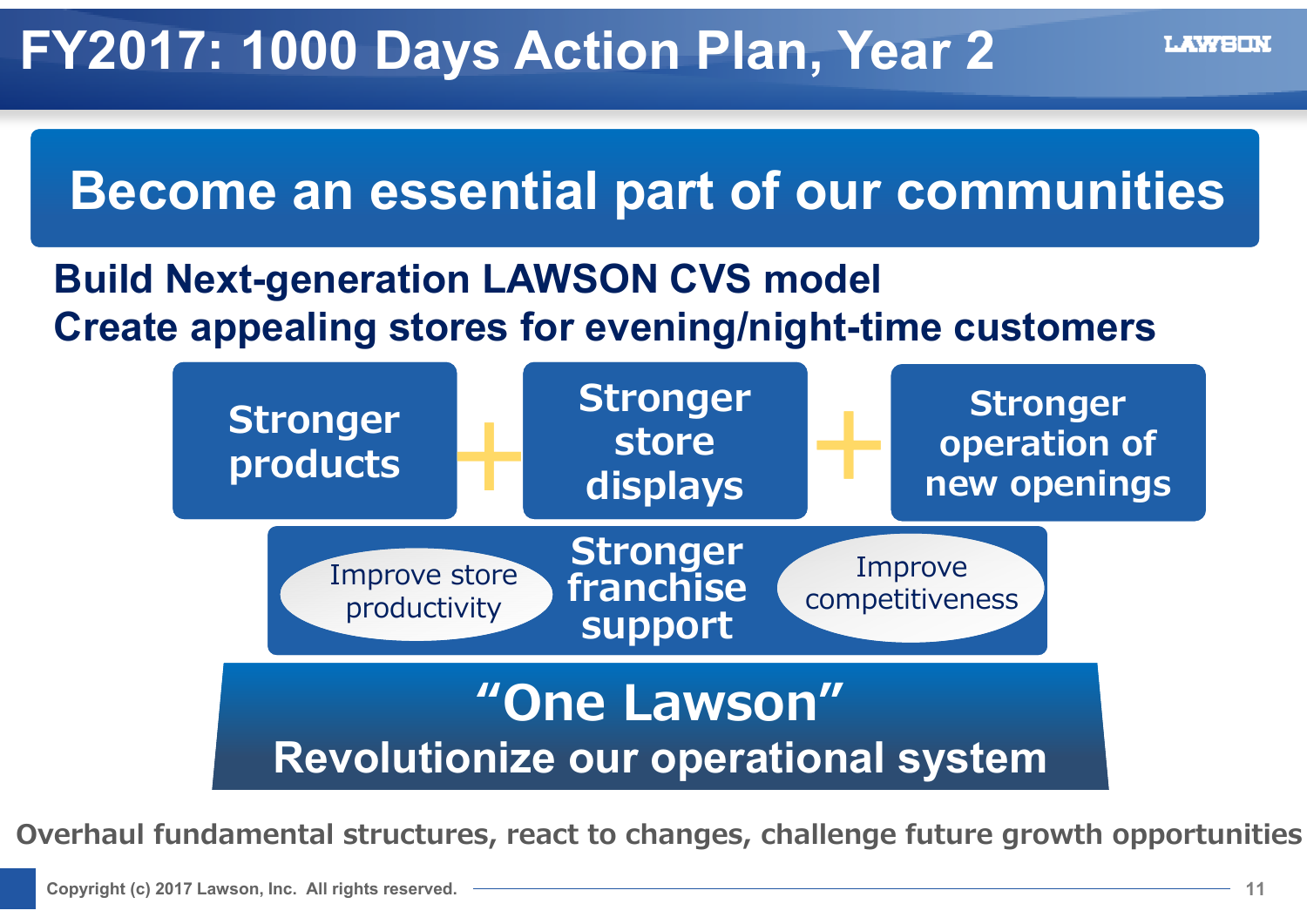# **Stronger Products**

| <b>Product range</b>                                                     | <b>Expand product range to ensure variety of</b><br>merchandise that meet customer needs<br>● Strengthen core CVS items (boxed-lunches, over-the-<br>counter fast food)<br>● Promote additional evening/night-time purchases (salads,<br>deli, frozen foods)                                             |
|--------------------------------------------------------------------------|----------------------------------------------------------------------------------------------------------------------------------------------------------------------------------------------------------------------------------------------------------------------------------------------------------|
| Lawson's<br>competitive<br>advantage                                     | Leverage Lawson strengths for product differentiation<br><b>ODevelop unique Lawson hit products</b><br>●Strengthen range of over-the-counter fast food side dishes<br><b>• Further strengthen our superior range of desserts</b><br><b>• Develop more healthy products (low-carb items, etcl)</b>        |
| <b>Stronger</b><br>manufacturing                                         | Optimize manufacturing processes and other parts of the<br>supply chain<br><b>• Review product development framework at head office</b><br>● Promote mega-vendor strategy<br><b>• Make production line more efficient</b> by automating boxed-<br>lunch and food packaging lines and reducing production |
| Copyright (c) 2017 Lawson, Inc. All rights reserved. $\mathbf{SKUS}$ $-$ | 12                                                                                                                                                                                                                                                                                                       |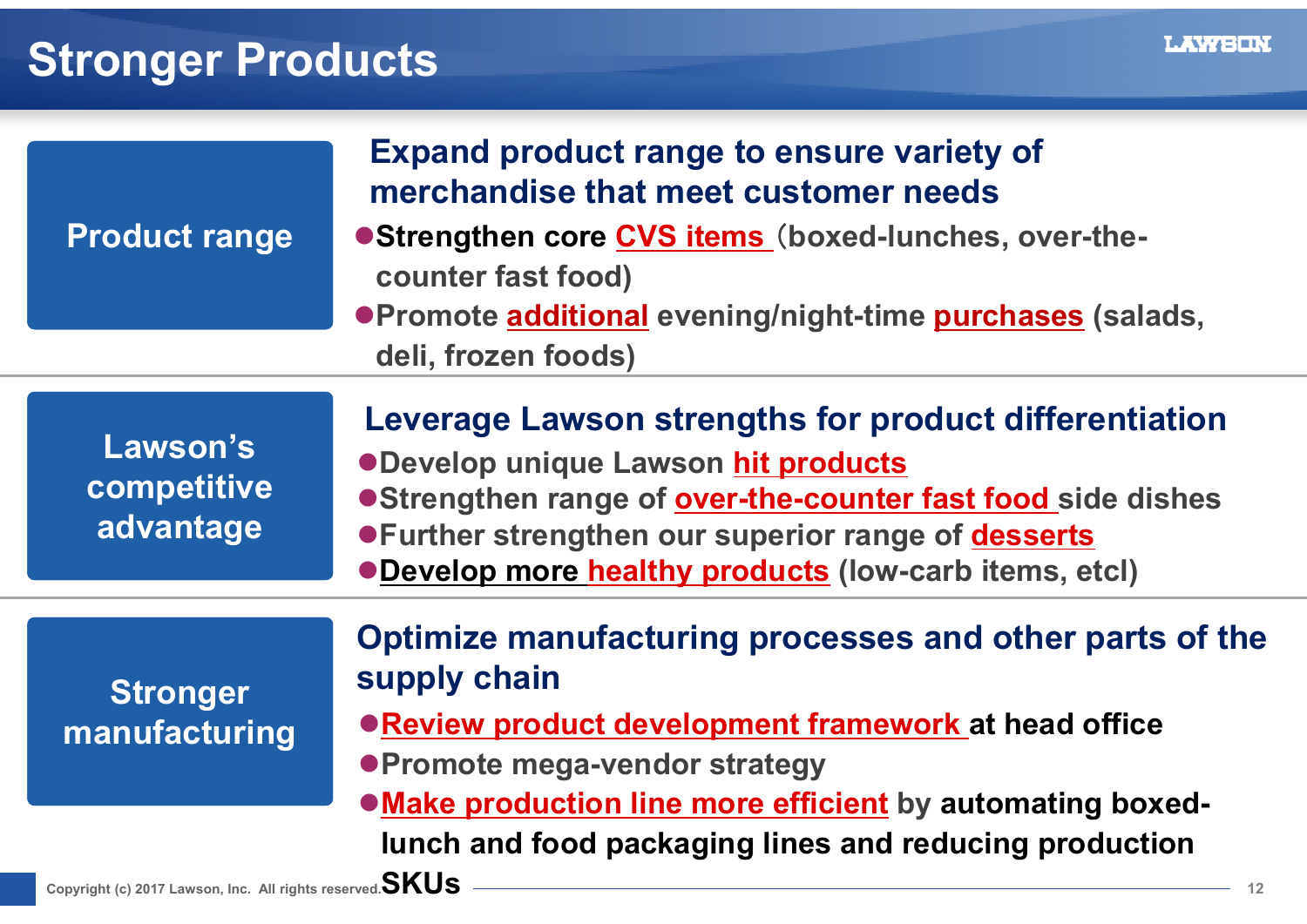#### **Stronger Products**

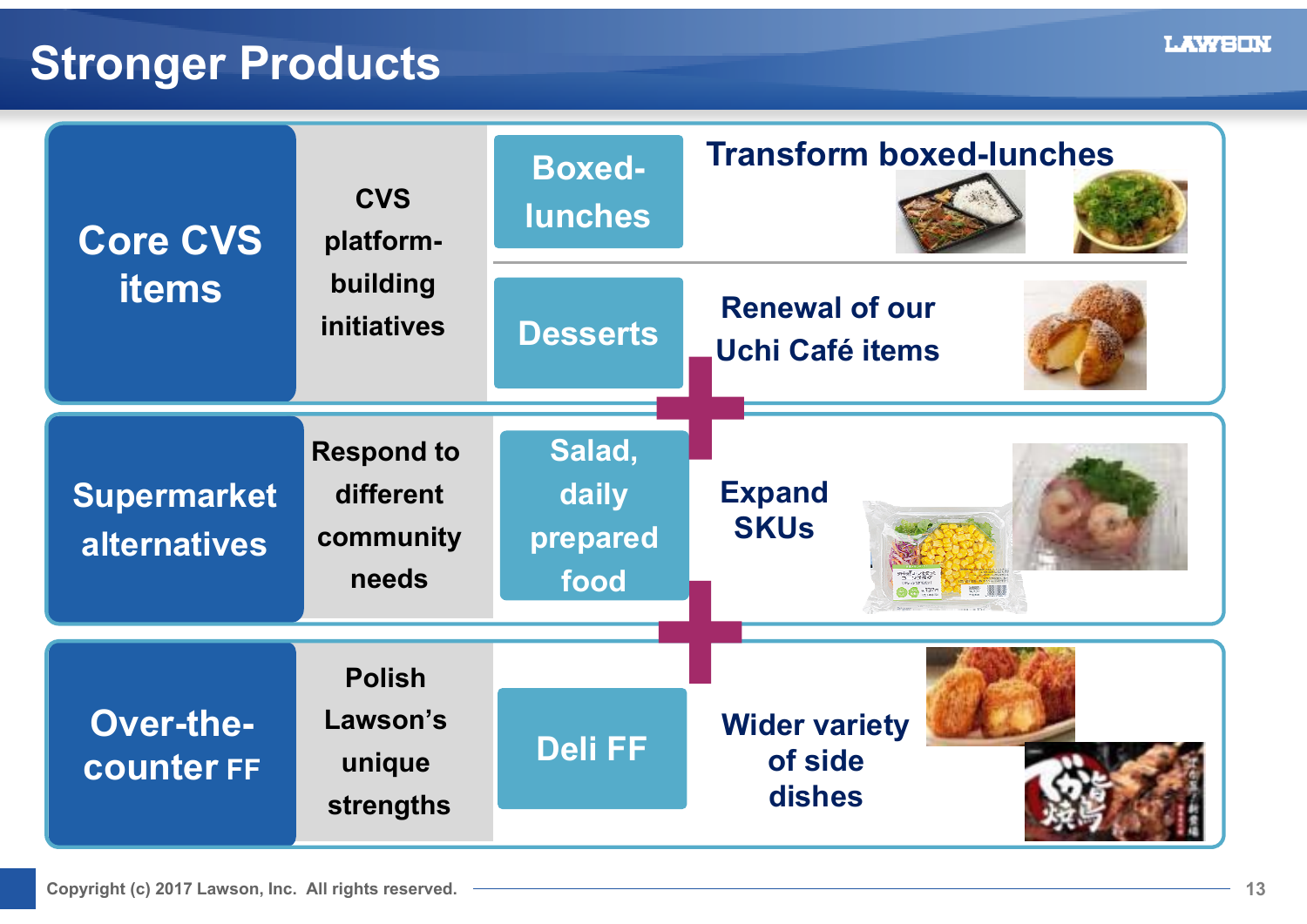#### **Stronger Products**





**LAWSON**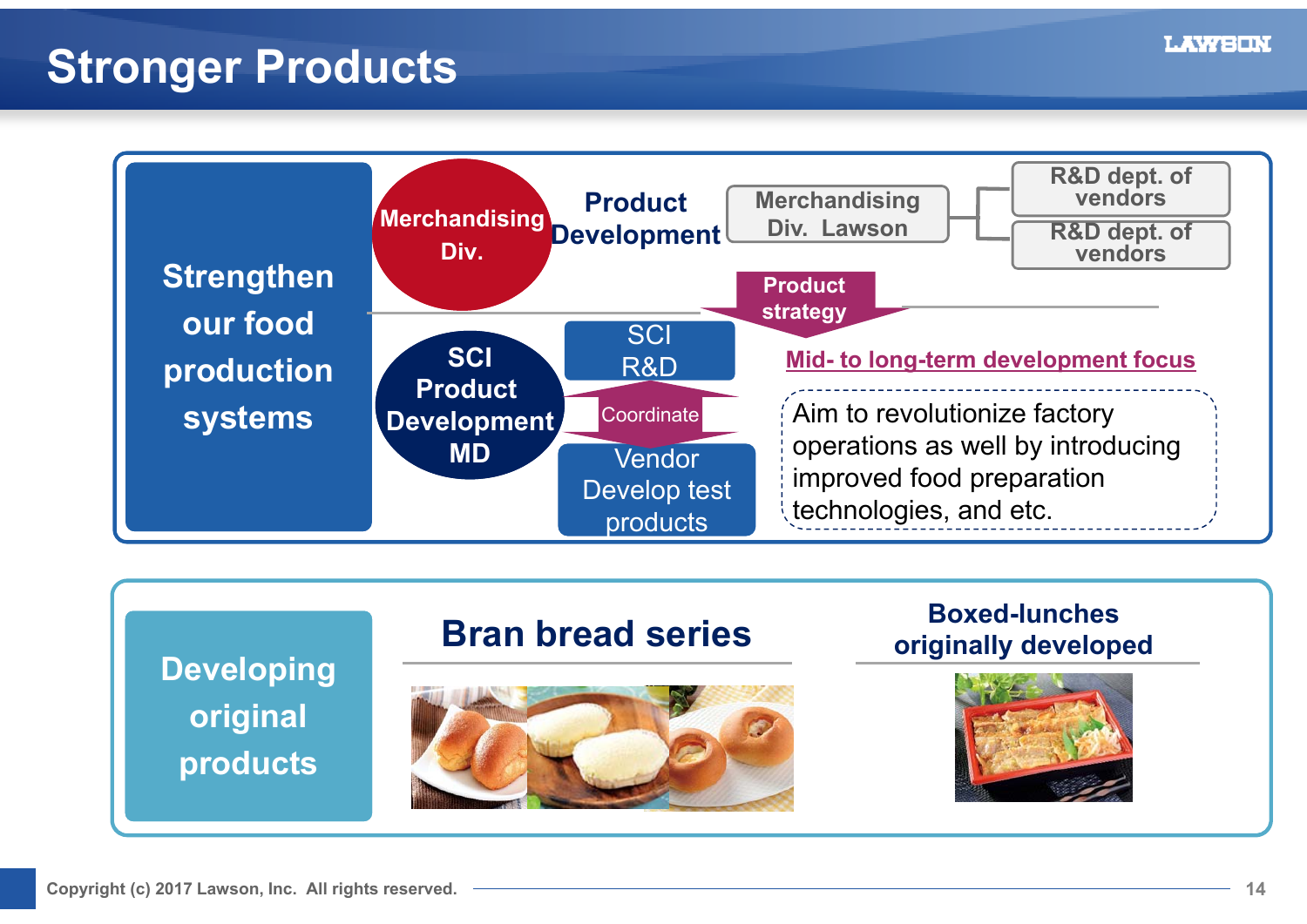

# **Digital Analog IntegrateTo improve store productivity**

**Introduce tablets**

### **New POS cash registers with automatic change machines**

**Copyright (c) 2017 Lawson, Inc. All rights reserved. 15**

L XVIENT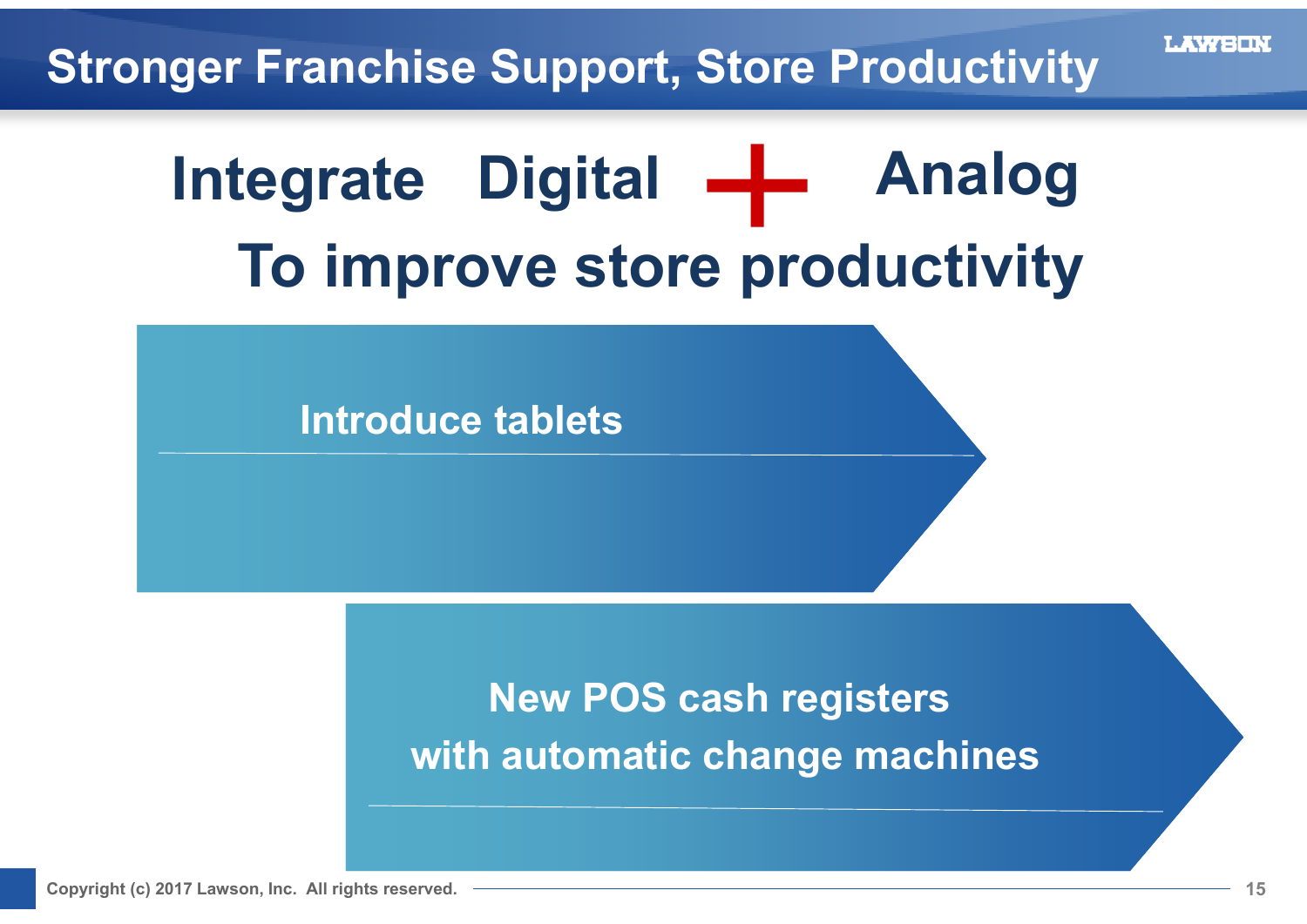#### **Strengthen Store Operation of New Openings, Expand Network**

| <b>Strengthen</b><br>new stores | Stronger new<br>store product<br>ranges | • Improve accuracy of new store semi-automatic ordering<br>• Review headquarters support for new stores                             |  |  |
|---------------------------------|-----------------------------------------|-------------------------------------------------------------------------------------------------------------------------------------|--|--|
|                                 | In-store system-<br>building support    | • Store Support Team (SST), Store Opening Team (SOT)<br>• Help pay for new store staff recruitment and offer<br>leadership training |  |  |
|                                 |                                         | Promote regular new store openings and conversions<br>through alliances with other CVS operators                                    |  |  |

**Strengthen network**

- Signed business cooperation agreement to transfer all stores to Lawson brand
- Start changing brand signage at approximately 500 stores in fiscal 2017/18

Three F

Save On

Signed business integration contract in April 2017 Convert brand signage on 200-300 stores to double brand LAWSON-THREE F stores in FY2017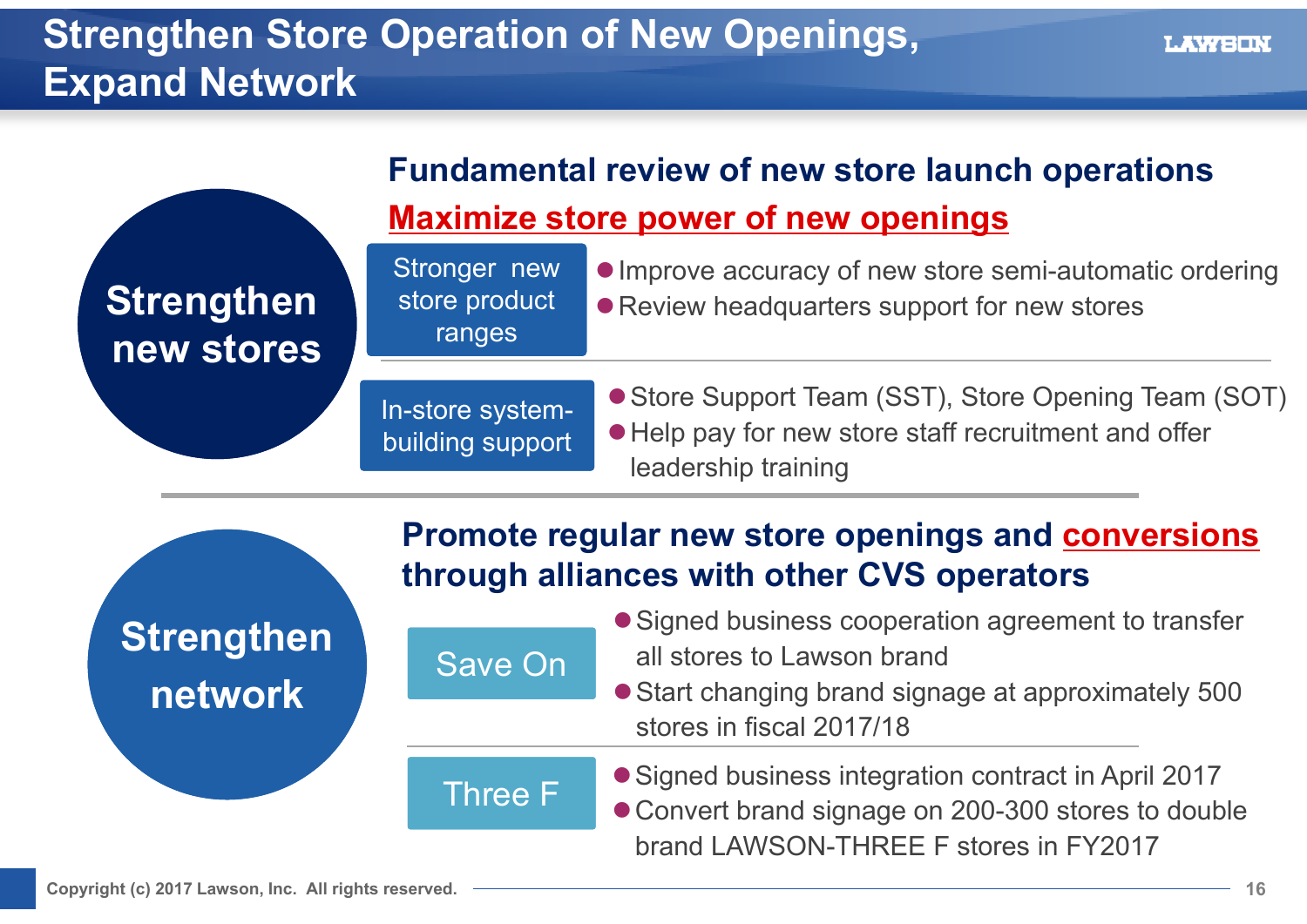### **New Store Opening Strategy in FY2017**

#### **Focus on quality and quantity; 1,400 new stores scheduled including M&As**



| <b>FY2017 Lawson Store</b><br><b>Opening Strategy in Japan</b> |       |  |  |
|----------------------------------------------------------------|-------|--|--|
| Open                                                           | 1,400 |  |  |
| <b>Close</b>                                                   | 500   |  |  |
| <b>Net Increase</b>                                            | 900   |  |  |

\* Group total Including Lawson Kochi, Inc., Lawson Minamikyushu, Inc. Lawson Okinawa, Inc., and Lawson Sanin, Inc.

|  | Include 400 conversions |
|--|-------------------------|
|  | <b>Save On</b>          |
|  | <b>Three F</b>          |

LAWEND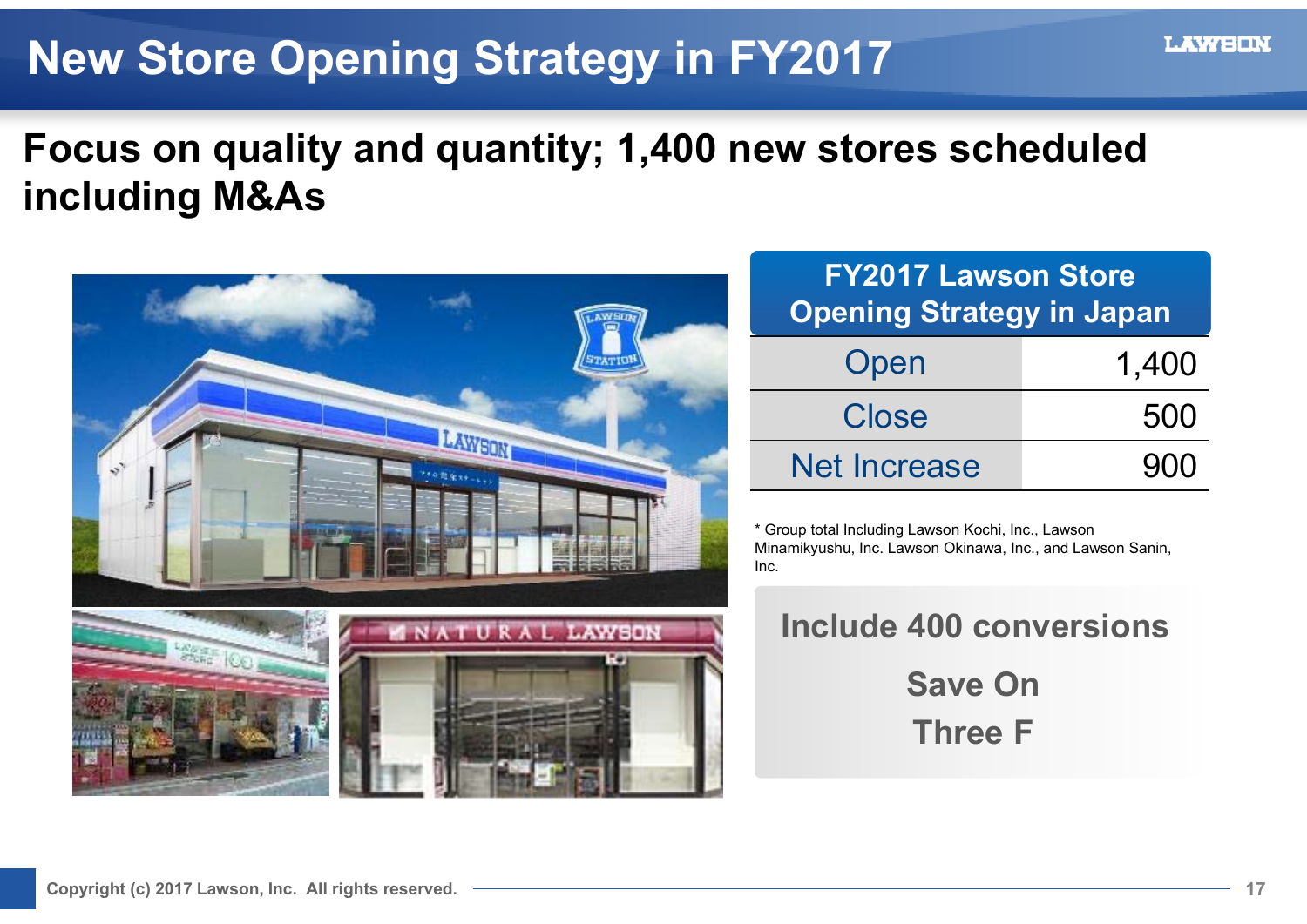#### **Prepare for growth, promote new business models**

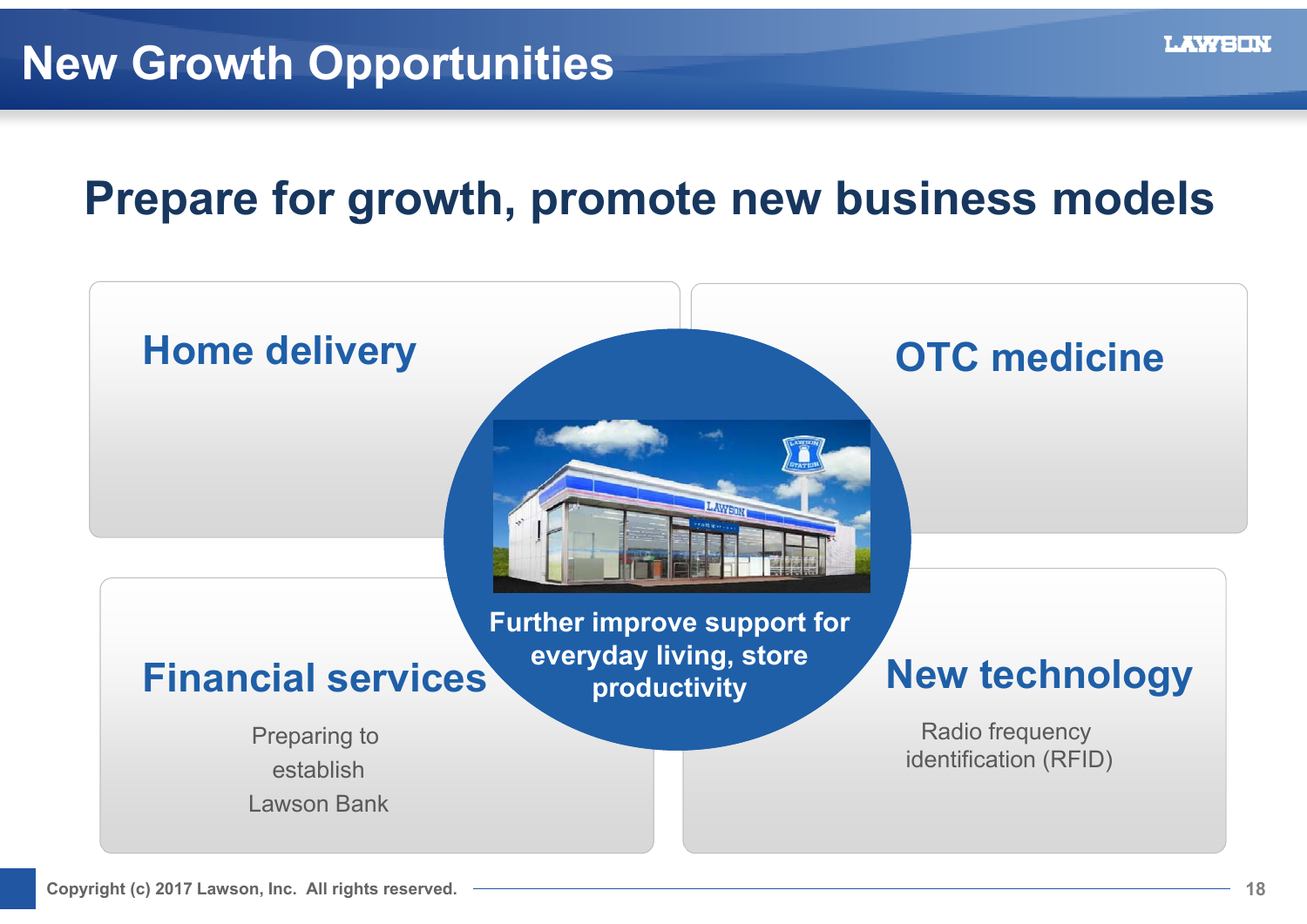# **Achieve profit and expand international operation, to become a future growth driver**

![](_page_18_Figure_2.jpeg)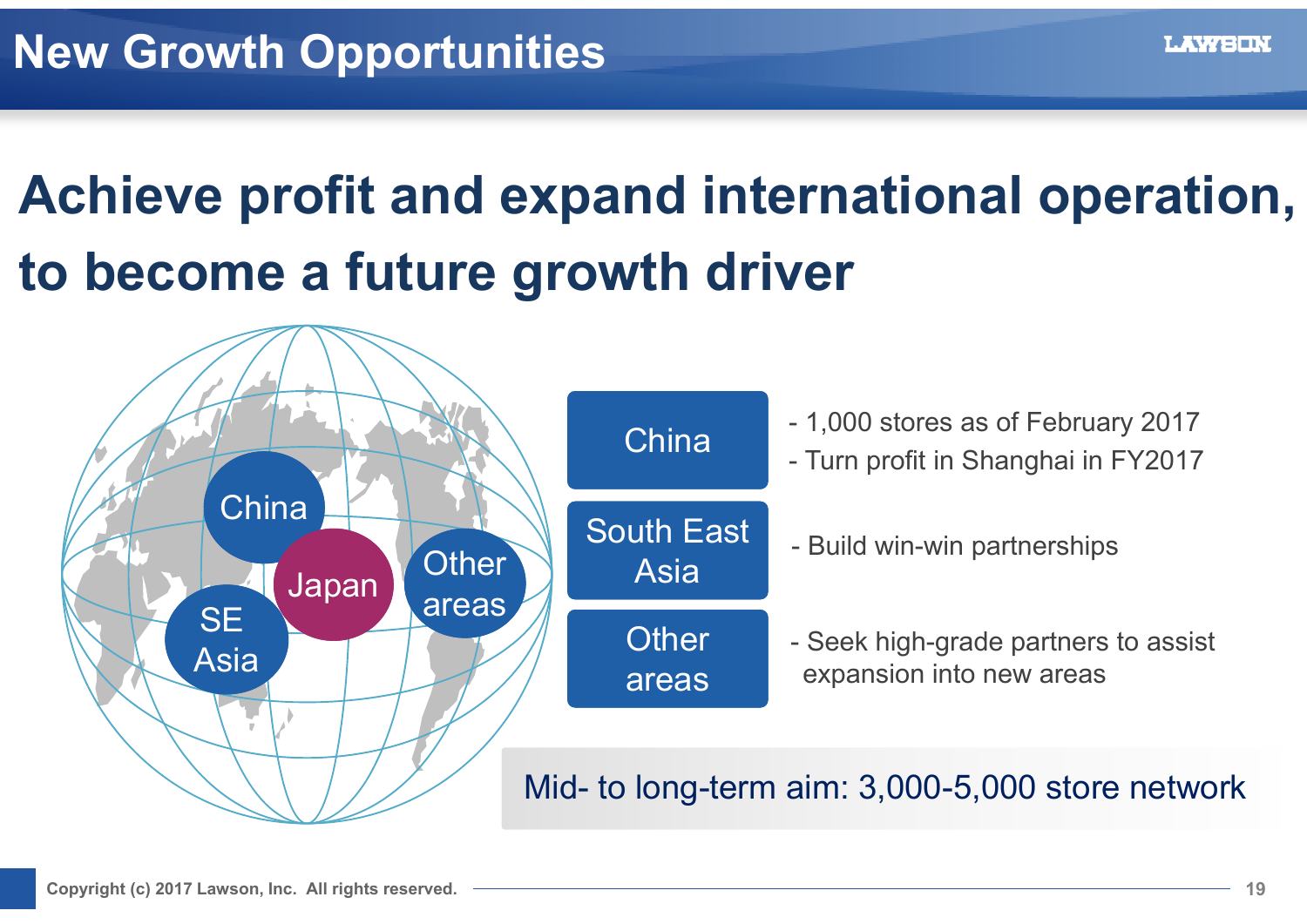![](_page_19_Figure_1.jpeg)

#### **Build Next-generation LAWSON CVS model Create appealing stores for evening/night-time customers**

![](_page_19_Figure_3.jpeg)

**Overhaul fundamental structures, react to changes, challenge future growth opportunities**

LAWEDN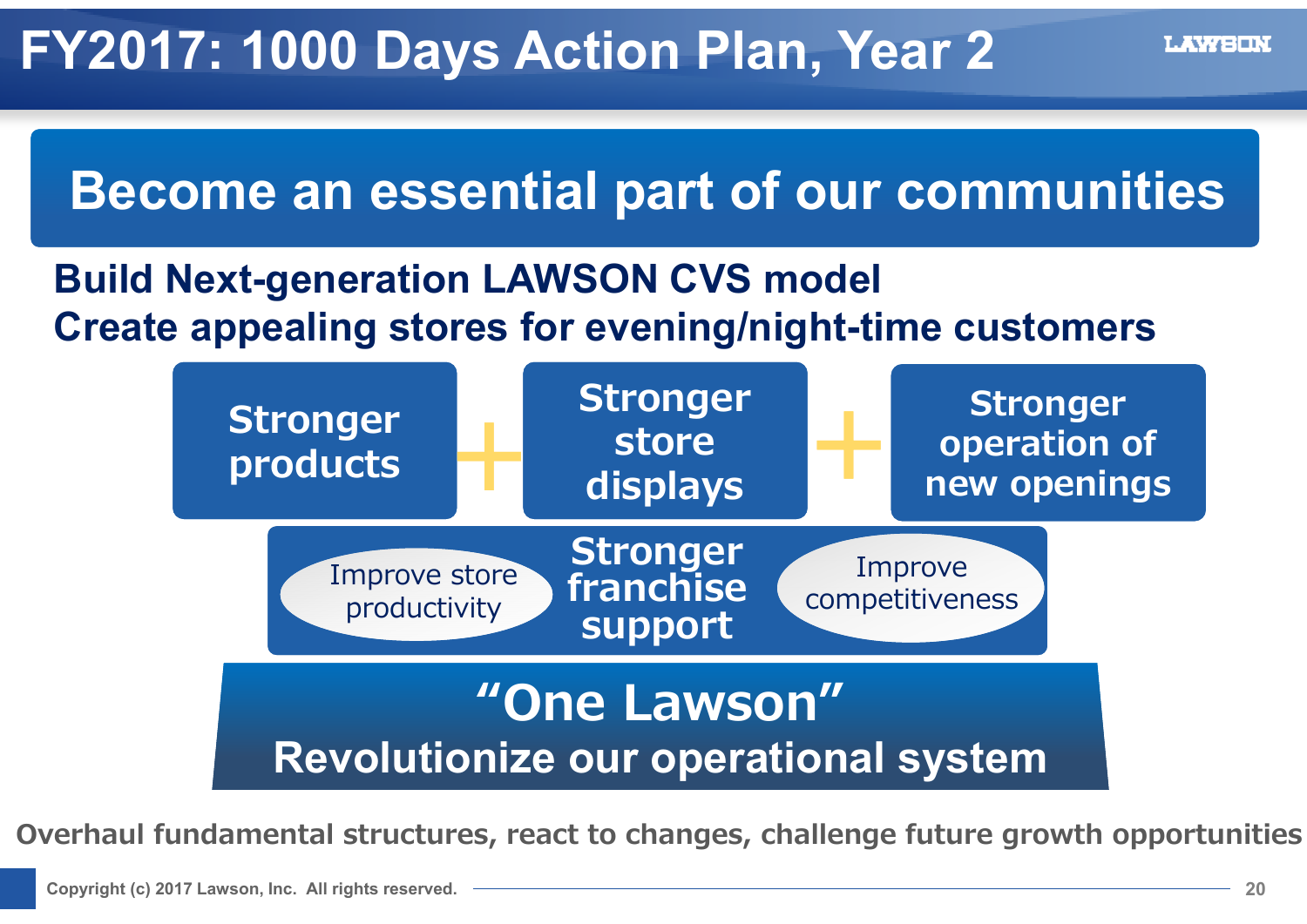# Mid-term Management Vision

# Sadanobu Takemasu President, Representative Director Lawson, Inc.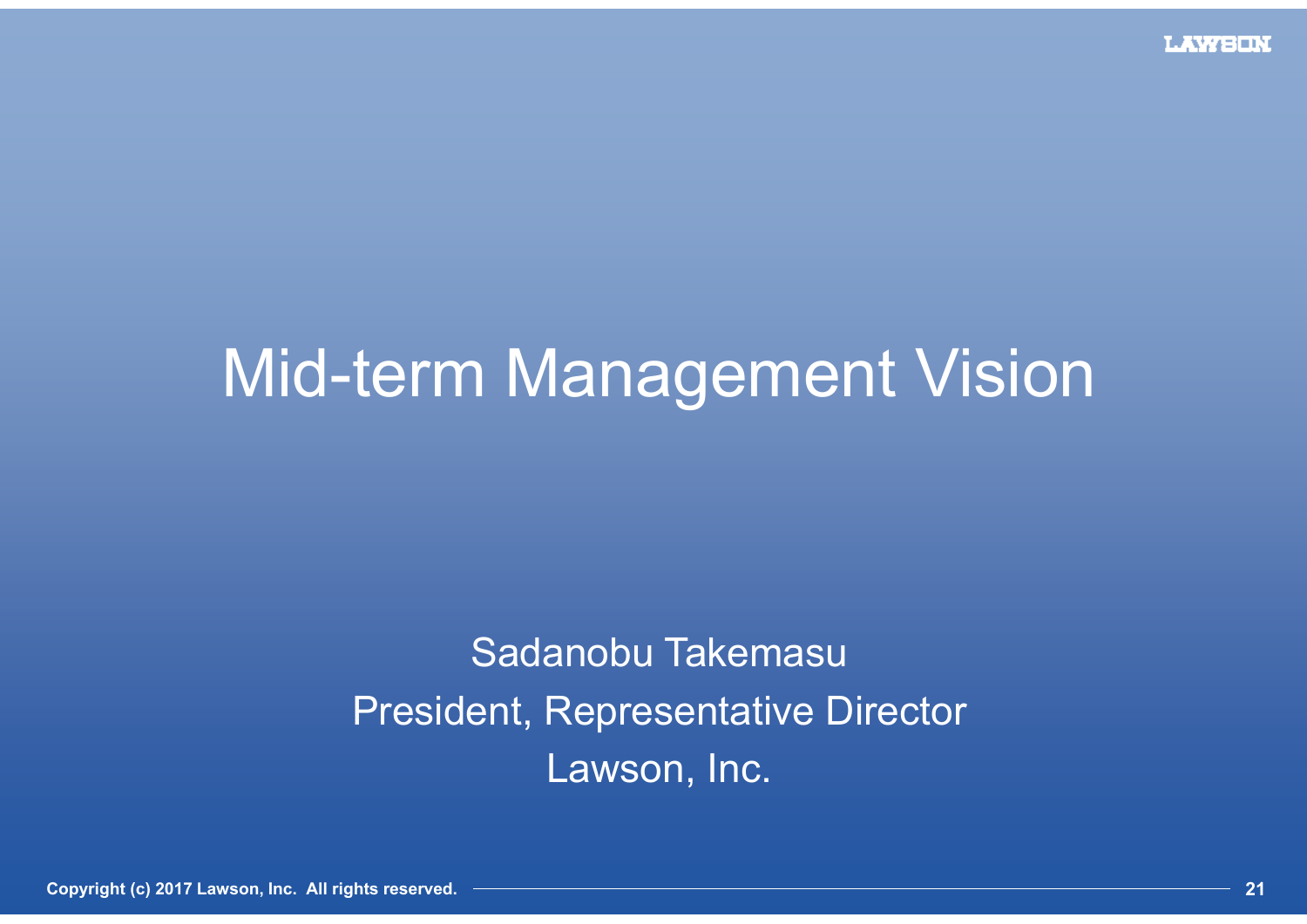# **Mid-term Management Vision**

# **Become an essential part of our communities**

![](_page_21_Picture_3.jpeg)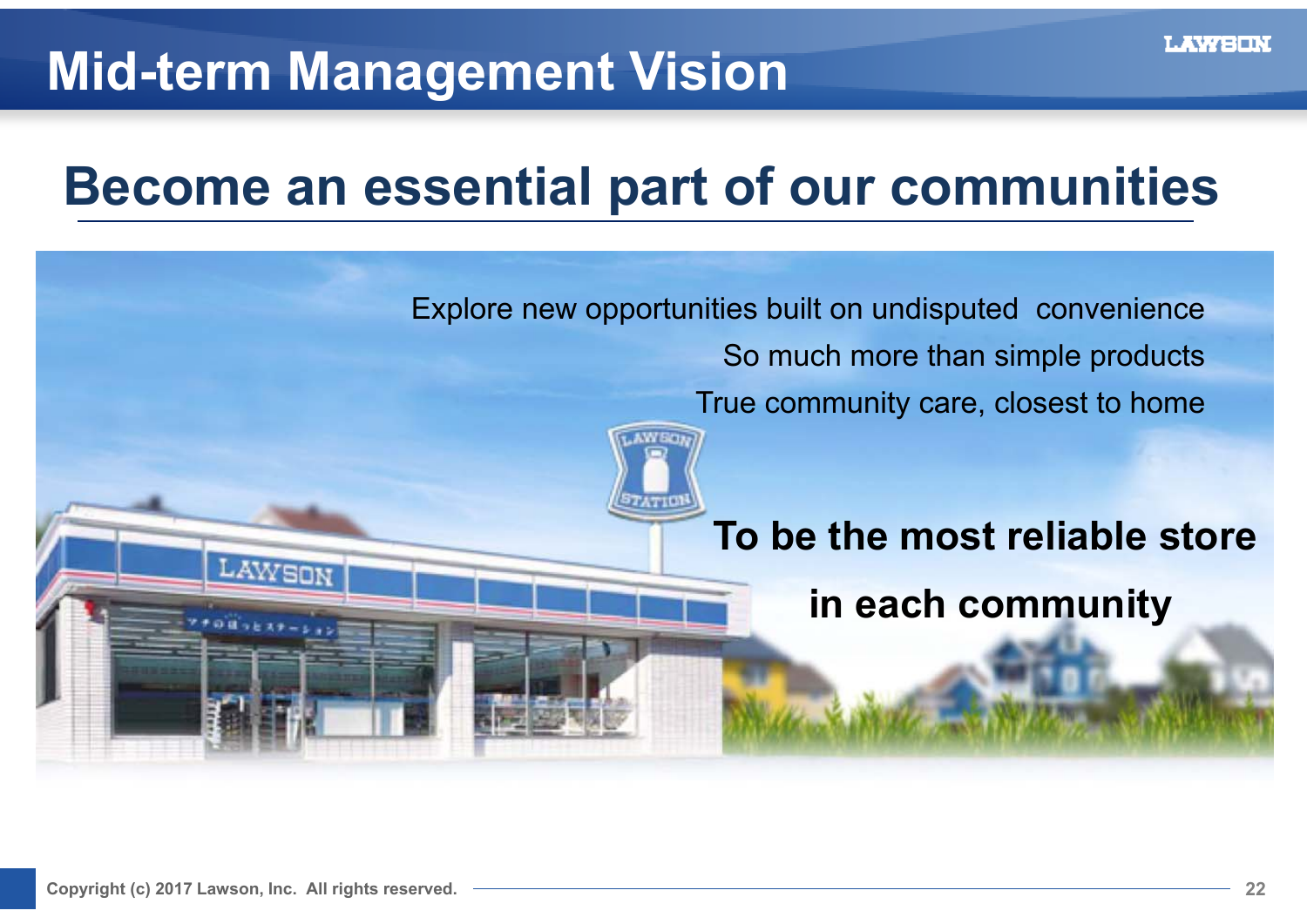### **Build Next-generation LAWSON Convenience Store Model Become an essential part of our communities**

**• Revolutionize store productivity** with next-generation systems • Design and develop our **supply chain** (mega-vendor, transform logistics, and others) ● Advance our franchise model (standardize multiple stores, franchise support) Develop new operations (financial services, in-store pickup services) **• Promote alliances** with other CVS chains (expand Lawson Group)

![](_page_22_Figure_4.jpeg)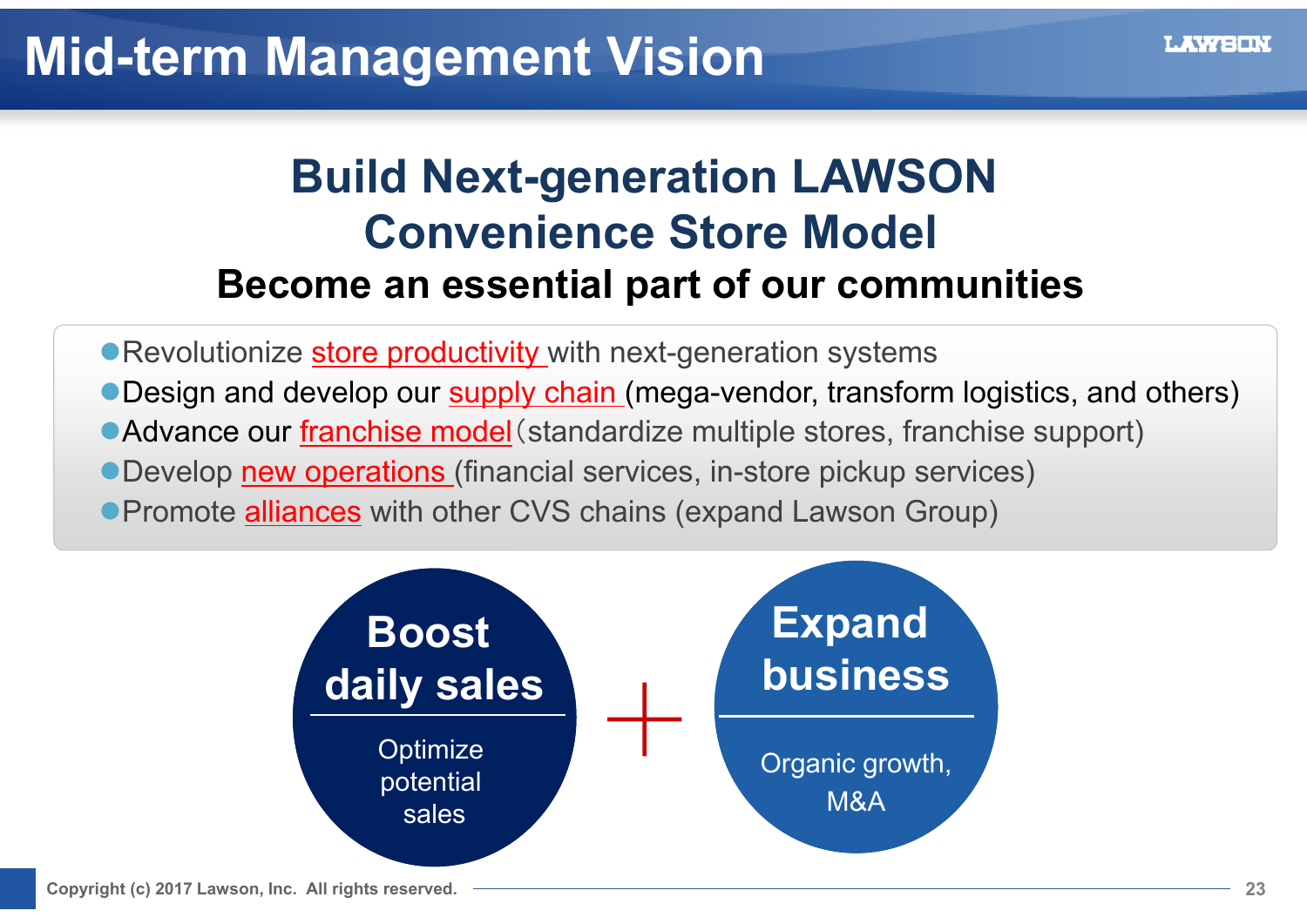# Key FY2021 target

- ・**Consolidated OP: more than 100bln yen**
- 
- ・**ROE: over 15%**

![](_page_23_Picture_5.jpeg)

- Boost daily sales by strengthening product range and new stores
- Expand with new stores and tie-ups
- Financial services, international operation
- ・**Daily sales: 600,000 yen/per store** ・**Japan CVS network: 18,000 stores**
	- ・**Debt/equity ratio: 1.0 or less**

### **Strategic** investing

#### **Daily sales + Expansion Contract Algebraic Business transformation**

- Next-generation systems
- **•** Financial services leading investment
- Bank loans to fund investment

**Build Next-generation LAWSON Convenience Store Model**

**1,000 Days Action Plan and subsequent three-year plan designed to help dramatically improve daily sales and our franchise store system**

#### **Financial discipline, shareholder return**

**ROE target of over 15**%**, D/E ratio at 1.0 or less** (**excluding financial services**) **Focus on providing stable shareholder returns**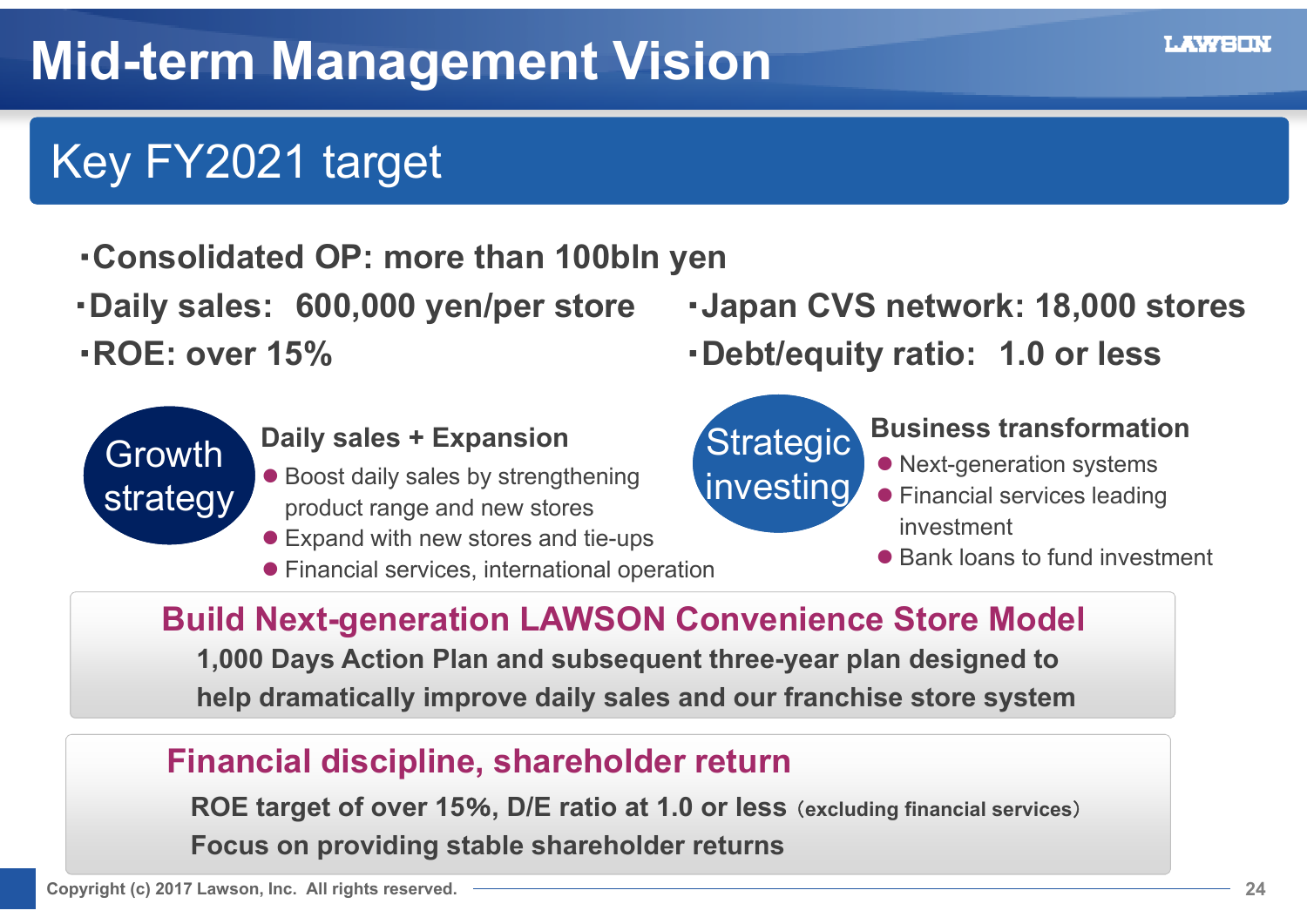# Corporate Governance

Sadanobu Takemasu President, Representative Director Lawson, Inc.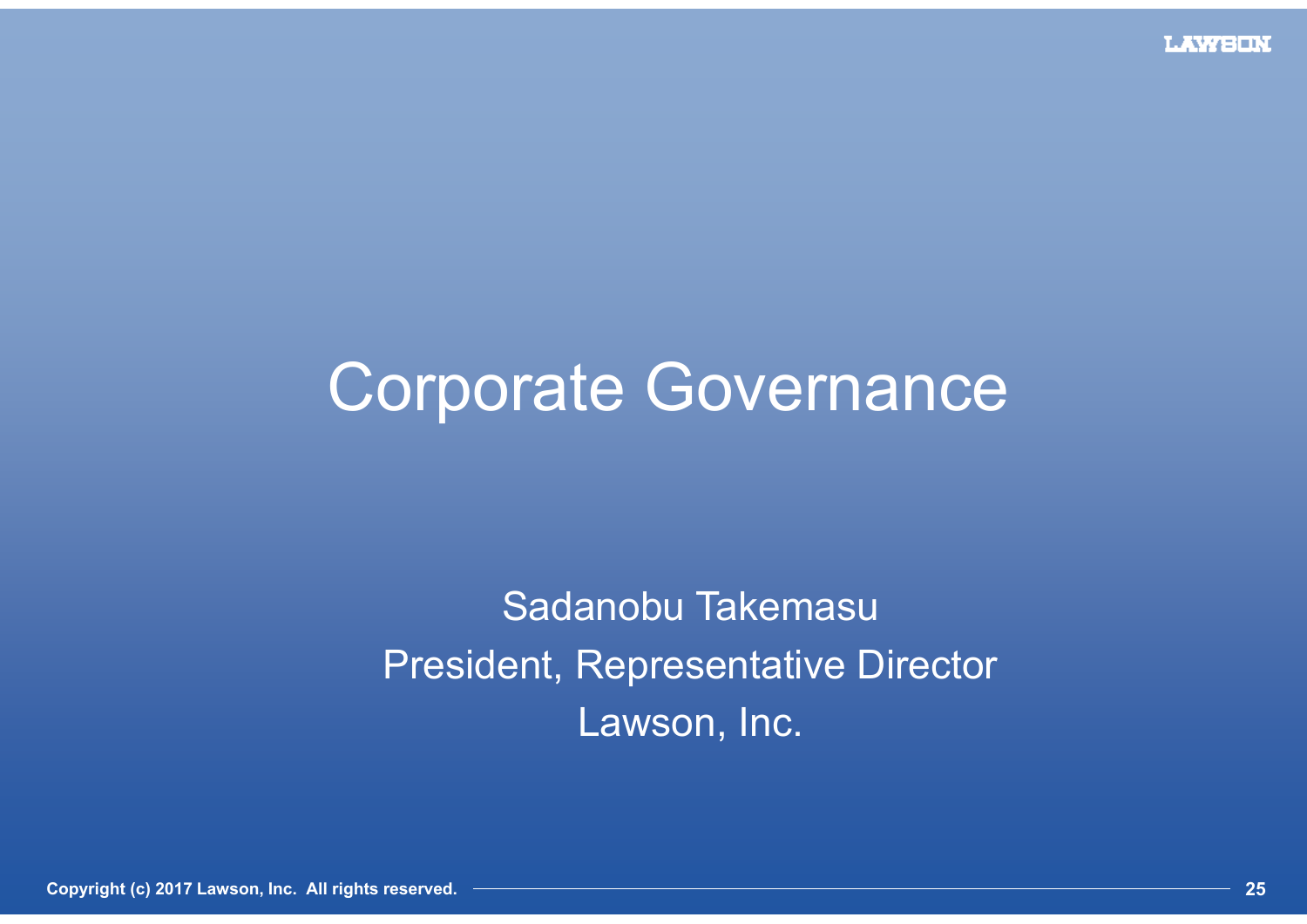# **Corporate Governance**

#### Ensuring independent, transparent management system

![](_page_25_Figure_3.jpeg)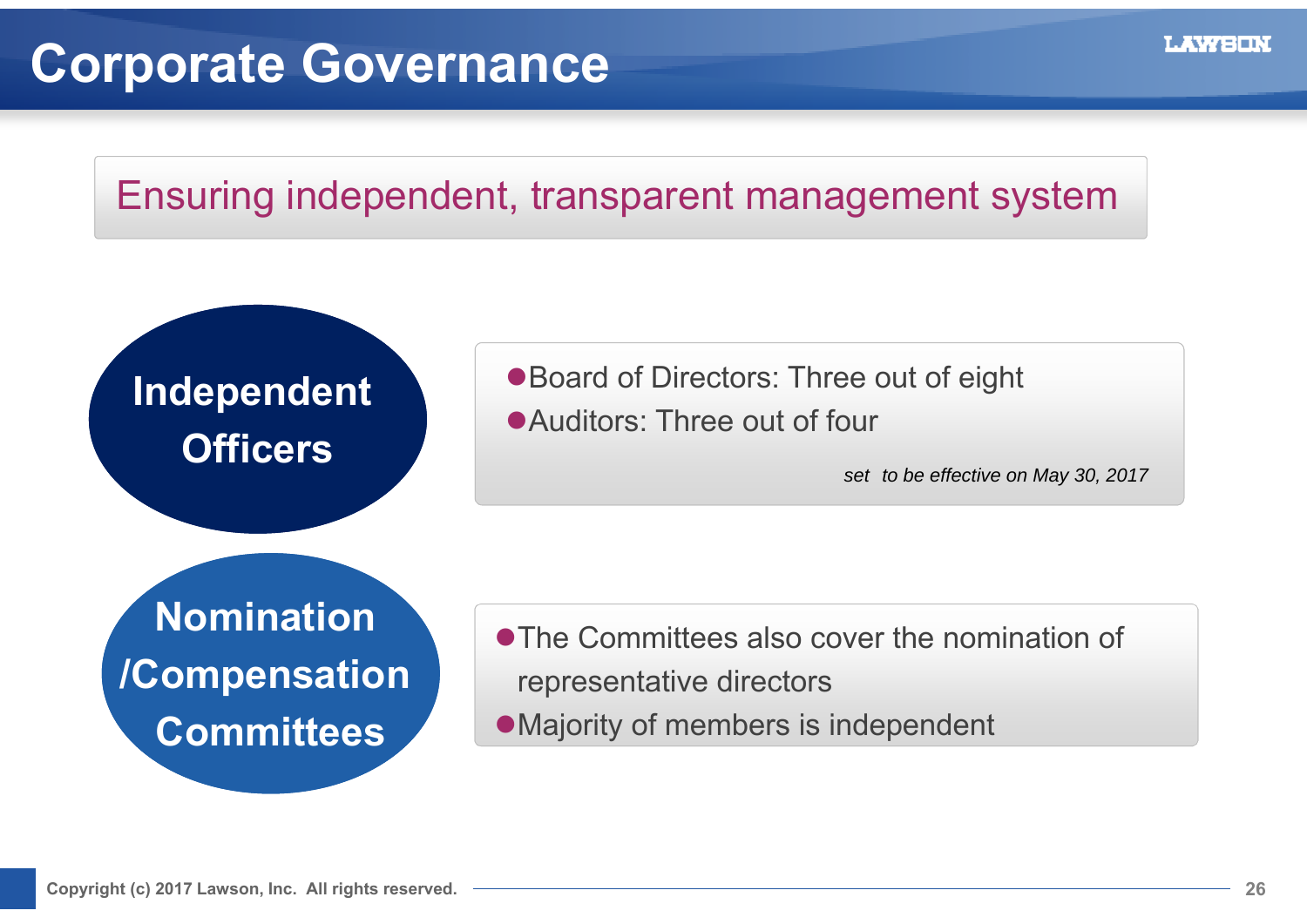![](_page_26_Picture_1.jpeg)

### **Corporate Philosophy**

#### **"Creating Happiness and Harmony in Our Communities."**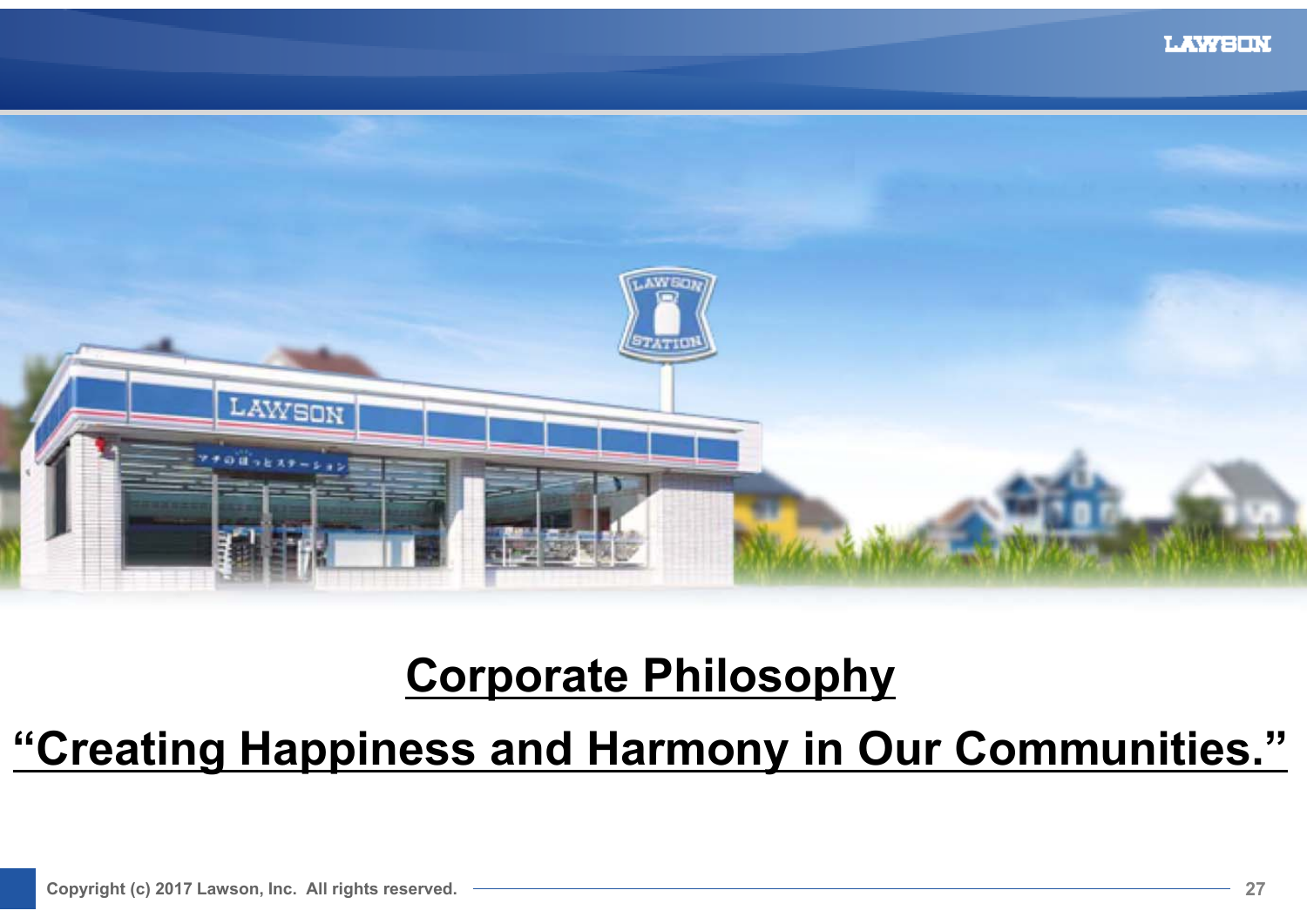**LAWSUN** 

# Reference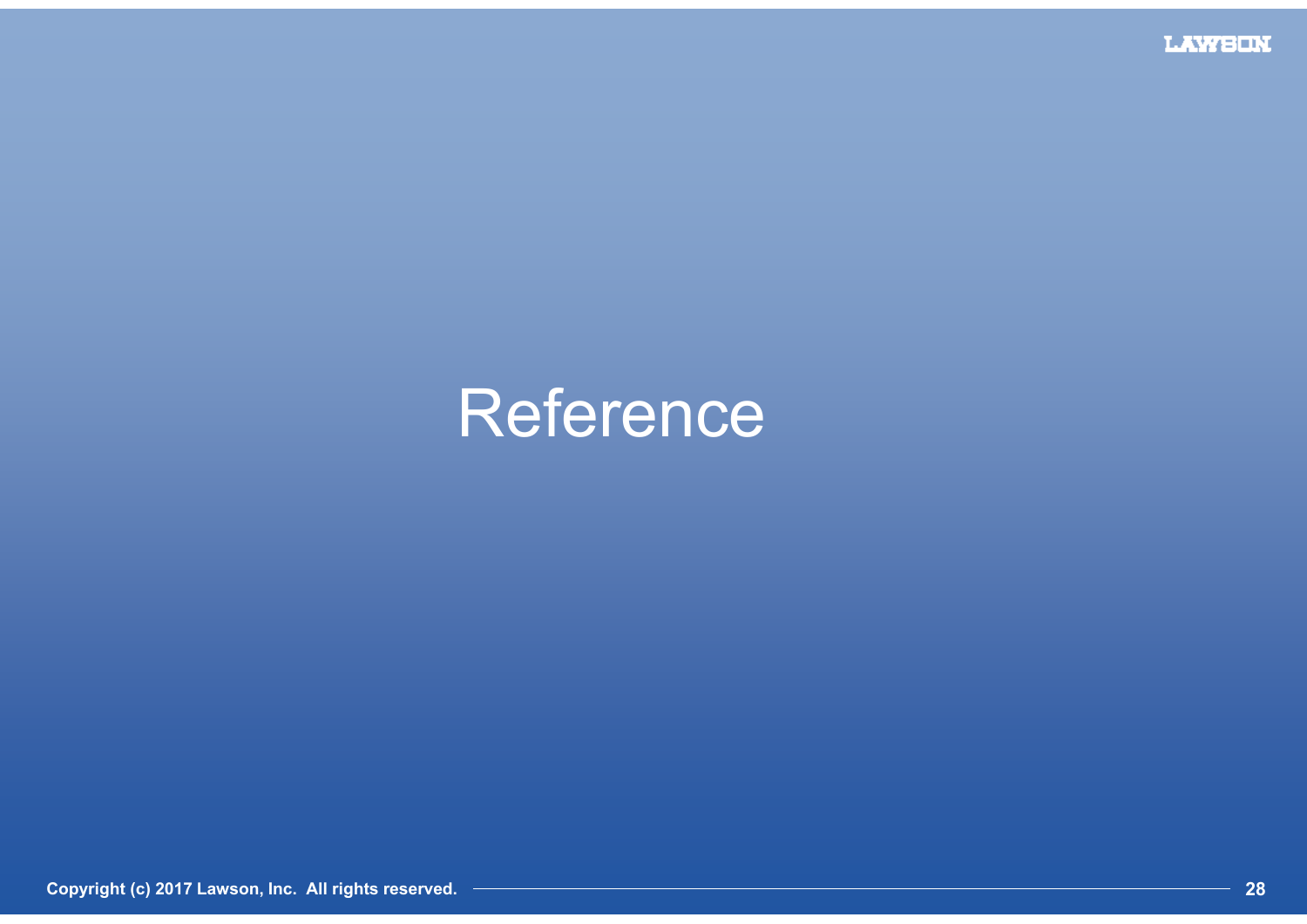#### Financial Results for FY2016

|                                 | <b>FY2015</b> |               | <b>FY2016</b> |          |
|---------------------------------|---------------|---------------|---------------|----------|
| (Consolidated: Billions of yen) | Actual        | <b>Actual</b> | YoY           | vs. Plan |
| Net sales of all stores         | 2,049.5       | 2,157.9       | 105.3%        | 99.0%    |
| <b>Operating profit</b>         | 72.5          | 73.7          | 101.7%        | 97.0%    |
| Operating profit ratio          | 3.5%          | 3.4%          | $-0.1%P$      | $-0.1%P$ |
| Recurring profit                | 69.6          | 73.0          | 104.9%        | 100.0%   |
| Net profit                      | 31.3          | 36.4          | 116.0%        | 102.5%   |
| EPS (Yen)                       | 313.81        | 363.96        | $+50.15$      | $+9.01$  |
| Dividend per share (Yen)        | 245           | 250           | $+5$          | ±0       |
| <b>ROE</b>                      | 12.0%         | 13.5%         | $+1.5%P$      | $+0.3%P$ |
| Total no. of stores in Japan    | 12,515        | 13,243        | $+728$        | $+14$    |

Note: Total chain store sales (Net sales of all stores) include sales from the convenience store operation in Japan, overseas operations and sales from Seijo Ishii (consolidated items only). Regarding Seijo Ishii, only the store sales of directly operation are included.

Note: The number of stores is the total number of convenience stores in Japan operated by the Lawson Group plus the number of stores directly operated by Seijo Ishii. Note: Changes vs. plan indicates comparison with the plan announced along with the FY2016 2Q results.

#### ■ Consolidated OP increased 1.7% YoY, but came in 2.2bln yen or 3.0% below target

Up on steady non-consolidated profit, and profit contribution from Seijo Ishii and other subsidiaries. However, lower-than-expected existing-store sales knocked consolidated OP below target.

#### ■ Consolidated net profit increased 16.0% YoY, 2.5% above plan

Increased YoY and v. plan due to tax effect and lower non-operating losses on fewer store closures.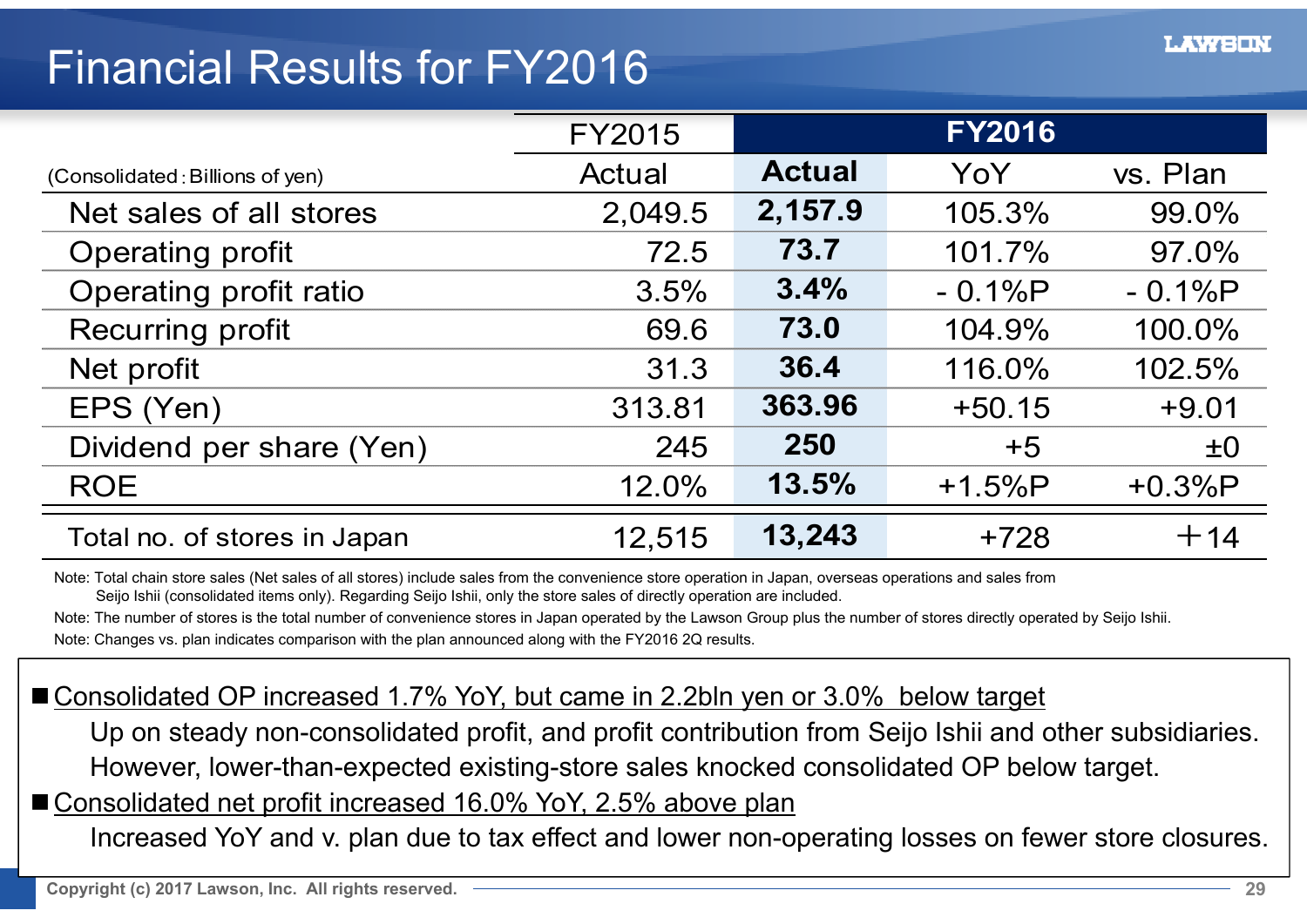# Existing Stores (Non-Consolidated\*) \* excluding LAWSON MART/LAWSON STORE100 business

![](_page_29_Figure_3.jpeg)

- Existing-store sales down 0.2% YoY. Dipped YoY in 1H on lower ticket sales compared to the previous buoyant year, but bounced back in 2H. While full-year customer visits fell 1.0% YoY, average customer spend increased 0.8% thanks to concerted efforts to expand product ranges.
- Overall gross profit margin improved 0.1pp YoY to 31.4%. The contribution from cigarette sales continued to fall. Gross profit margin (excluding cigarette sales) held steady YoY.
- Existing-store gross profit, which has direct implications for franchisee profits, held steady YoY.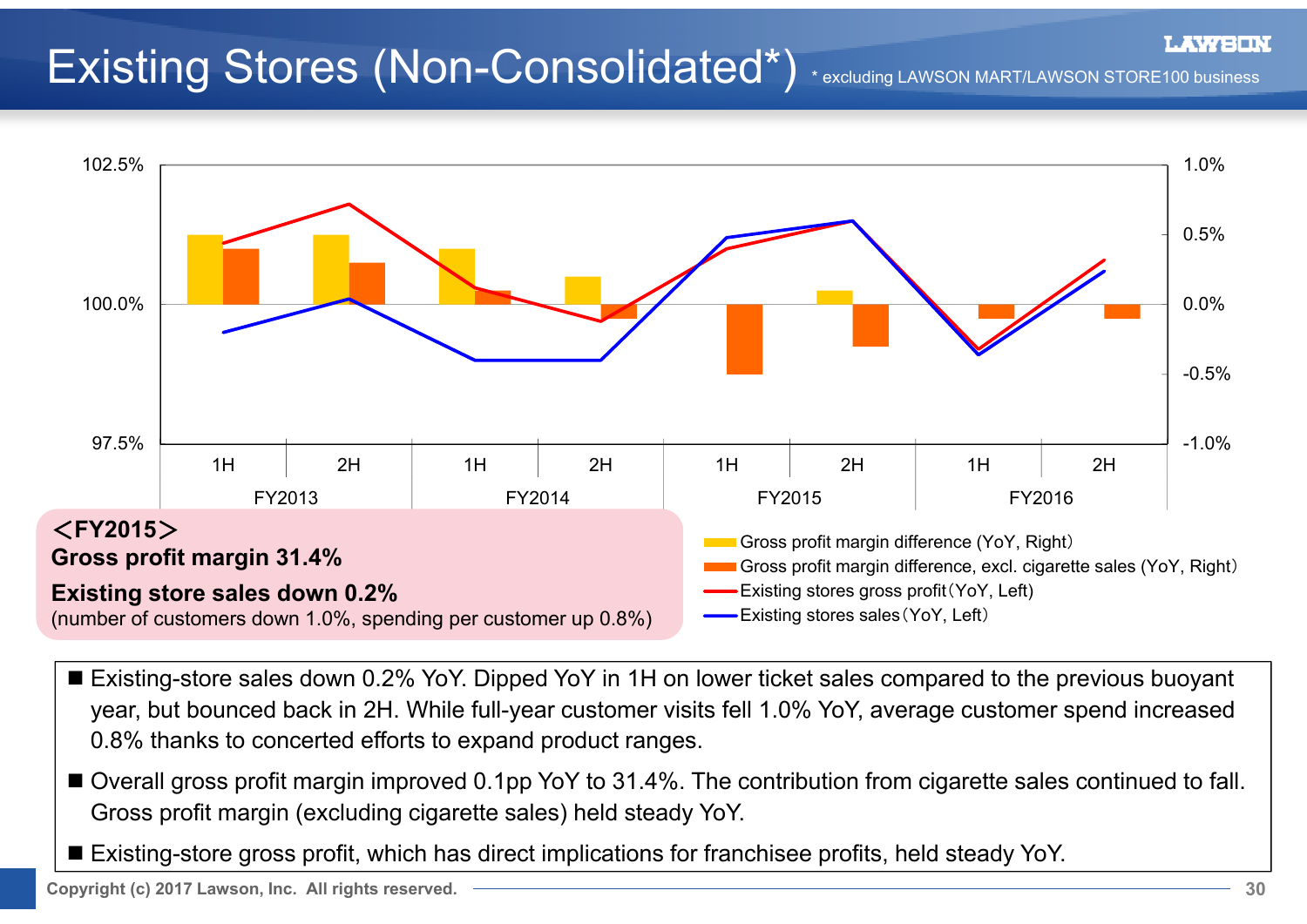# Store Openings (Non-Consolidated\*) \*excluding LAWSON MART/LAWSON STORE100 business

![](_page_30_Figure_2.jpeg)

- $\blacksquare$  Opened 1,049 stores (including brand name change from other chains) and closed 396 stores, resulting in a net increase of 653 stores YoY (33 stores more than initially planned).
- $\blacksquare$ Daily sales per new store held steady at 494,000 yen.
- $\blacksquare$ FY2017 Group store plans (incl. Lawson Store 100): Open 1,400, close 500, Net increase: 900

\*Converted LAWSON, LAWSON STORE 100 and NATURAL LAWSON stores are included in the new store openings and closure data from FY2015.

- \* Brand changes from other chain stores include transfers from subway kiosks.
- \*Stores transferred from Lawson, Inc. to Lawson Sanin, Inc. are not included in the store opening, closure or net increase data.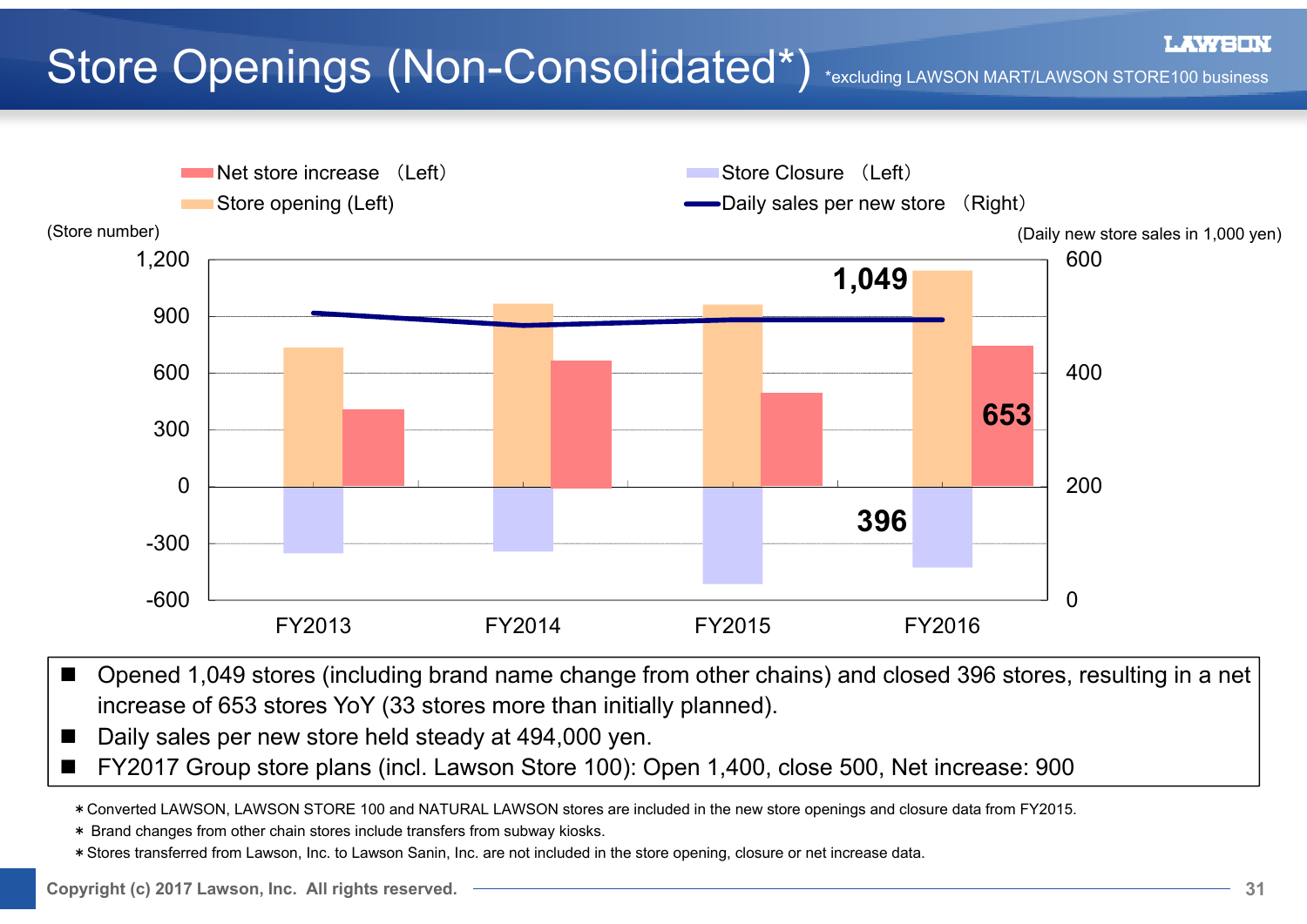|                  |                                                              | FY2015 |        | <b>FY2016</b> | <b>FY2017</b>     |
|------------------|--------------------------------------------------------------|--------|--------|---------------|-------------------|
|                  | (Billions of yen)                                            |        | Actual | Change        | Forecast          |
|                  | Selling, general & administrative expenses                   | 251.6  | 268.2  | $+16.6$       | Increase 5-10%    |
|                  |                                                              |        |        |               |                   |
|                  | $<$ Major Expenses $>$                                       |        |        |               |                   |
| Non-consolidatec | Personnel expenses                                           | 39.2   | 41.5   | $+2.2$        | Increase $5-10\%$ |
|                  | IT-related expenses                                          | 11.3   | 9.3    | $-2.0$        | Increase 20-30%   |
|                  | (Hardware leasing, software amortization, maintenance, etc.) |        |        |               |                   |
|                  | Advertising and promotional expenses                         | 14.7   | 13.8   | $-0.8$        | Decrease 5-10%    |
|                  | <b>Facilities expenses</b>                                   | 135.6  | 144.3  | $+8.7$        | Increase 5-10%    |
|                  |                                                              |        |        |               |                   |
|                  | <b>Consolidated SG&amp;A expenses</b>                        | 354.9  | 383.2  | $+28.2$       | Increase 5-10%    |

| <b>Compared to Fiscal 2015</b> |                                                                                                                                                                                                                                                                                                                                    |                            | <b>Compared to Plan</b>                                                                                                                      |
|--------------------------------|------------------------------------------------------------------------------------------------------------------------------------------------------------------------------------------------------------------------------------------------------------------------------------------------------------------------------------|----------------------------|----------------------------------------------------------------------------------------------------------------------------------------------|
| <b>Nor</b><br>lidated          | > A&P: Sharply hiking in 1H mainly for franchisee<br>support. Spending restricted in 2H due to increase in<br>FY2016. Full-year decline YoY.<br>> Other expenses: Increased HQ expenses after HQ<br>took over a portion of franchisee wastage disposal                                                                             | <u>ion</u><br>consolidated | $\geq$ 2.6bln yen below plan on fewer-than-expected<br>new store openings and restricted advertising<br>spend and IT related expenses in 2H. |
|                                | and electricity costs.                                                                                                                                                                                                                                                                                                             |                            | $\geq$ 3.0bln yen below plan. Declined on non-                                                                                               |
| Consolidated                   | ≻ Up YoY on non-consolidated factors, and<br>consolidation of business expenses from Seijo<br>Ishii over a 14-month reporting period.                                                                                                                                                                                              | Consolidated               | consolidated factors, as well as cost-cutting<br>from Seijo Ishii and foreign-exchange impact<br>from the Group's international operations.  |
|                                | $\mathbf{1}$ $\mathbf{1}$ $\mathbf{1}$ $\mathbf{1}$ $\mathbf{1}$ $\mathbf{1}$ $\mathbf{1}$ $\mathbf{1}$ $\mathbf{1}$ $\mathbf{1}$ $\mathbf{1}$ $\mathbf{1}$ $\mathbf{1}$ $\mathbf{1}$ $\mathbf{1}$ $\mathbf{1}$ $\mathbf{1}$ $\mathbf{1}$ $\mathbf{1}$ $\mathbf{1}$ $\mathbf{1}$ $\mathbf{1}$ $\mathbf{1}$ $\mathbf{1}$ $\mathbf{$ |                            |                                                                                                                                              |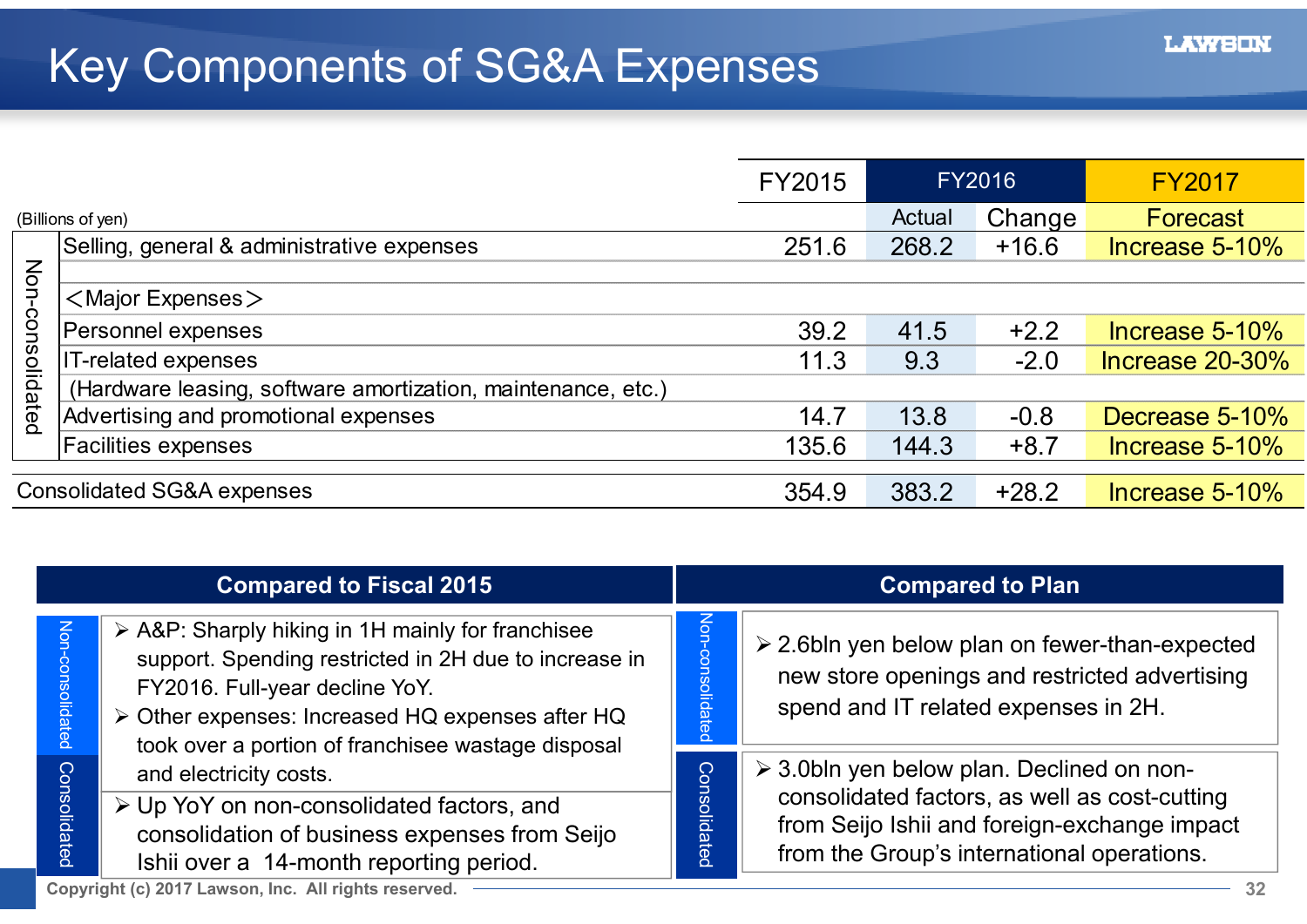#### Earnings of Major Subsidiaries

| (Billions of yen)                                                |               |               |        |            |          |  |  |
|------------------------------------------------------------------|---------------|---------------|--------|------------|----------|--|--|
| <operating major="" of="" profit="" subsidiaries=""></operating> | <b>FY2016</b> | <b>FY2017</b> |        |            |          |  |  |
|                                                                  | FY-end        | Ownership     | Actual | YoY change | Forecast |  |  |
| Lawson Store100, Inc.                                            | Feb.          | 100.0%        | 0.5    | $+0.1$     | 0.5      |  |  |
| SEIJO ISHII CO., LTD.                                            | Feb.          | 100.0%        | 7.7    | $+2.0$     | 6.9      |  |  |
| Lawson HMV Entertainment, Inc.                                   | Feb.          | 100.0%        | 2.1    | $-0.3$     | 2.1      |  |  |
| United Cinemas Co., Ltd.                                         | Feb.          | 100.0%        | 2.4    | $+0.1$     | 2.0      |  |  |
| Lawson ATM Networks, Inc.                                        | Feb.          | 76.3%         | 5.9    | $-0.1$     | 5.9      |  |  |
| Chongqing Lawson, Inc.                                           | Dec.          | 100.0%        | $-0.4$ | $+0.3$     | $-0.3$   |  |  |
| Shanghai Hualian Lawson, Inc.                                    | Dec.          | 100.0%        | $-0.5$ | $+0.2$     | 0.1      |  |  |

Note: Law son Mart, Inc. changed its name to Law son Store100, Inc. in March 2016.

Note: United Cinemas Co., Ltd's result YoY changes of FY2016 is compared w ith the result of 14 months of FY2015 due to changing of closing month from March to February in FY2015. Note: SEUO ISHII CO., LTD.'s result of FY2016 is result of 14 months (from January 2016 to February 2017) due to changing closing month from December to February in FY2016.

| <b>LAWSON STORE100</b>          | Generated operating profit of 0.2bln yen. Existing-store sales up 0.9% YoY. Maintains firm<br>upward sales trend. Expect operation to remain profitable in FY2017.                                                                                   |
|---------------------------------|------------------------------------------------------------------------------------------------------------------------------------------------------------------------------------------------------------------------------------------------------|
| <b>SEIJO ISHII</b>              | Business year-end change to February in fiscal 2016 resulted in the consolidation of 14<br>months of performance, and a rise in both sales and profit. Forecast a sharp decline in profit<br>of FY2017 with shorter period of 12 months than FY2016. |
| <b>Lawson HMW Entertainment</b> | Strong ticket sales but fierce competition for large-scale events weighed on profitability, and<br>dampened profits. Expect to keep the FY2017 profit level same as FY2016.                                                                          |
| <b>United Cinemas</b>           | A number of hit movies attracted more customers and contributed to a strong rise in<br>operating profit in FY2016. However, profit expected to fall in comparison in FY2017.                                                                         |
| <b>Lawson ATM Networks</b>      | Revenue rose on higher numbers of ATM machines and transactions but profit down on<br>higher costs related to installation of new-style ATMs. Flat OP forecast for FY2017.                                                                           |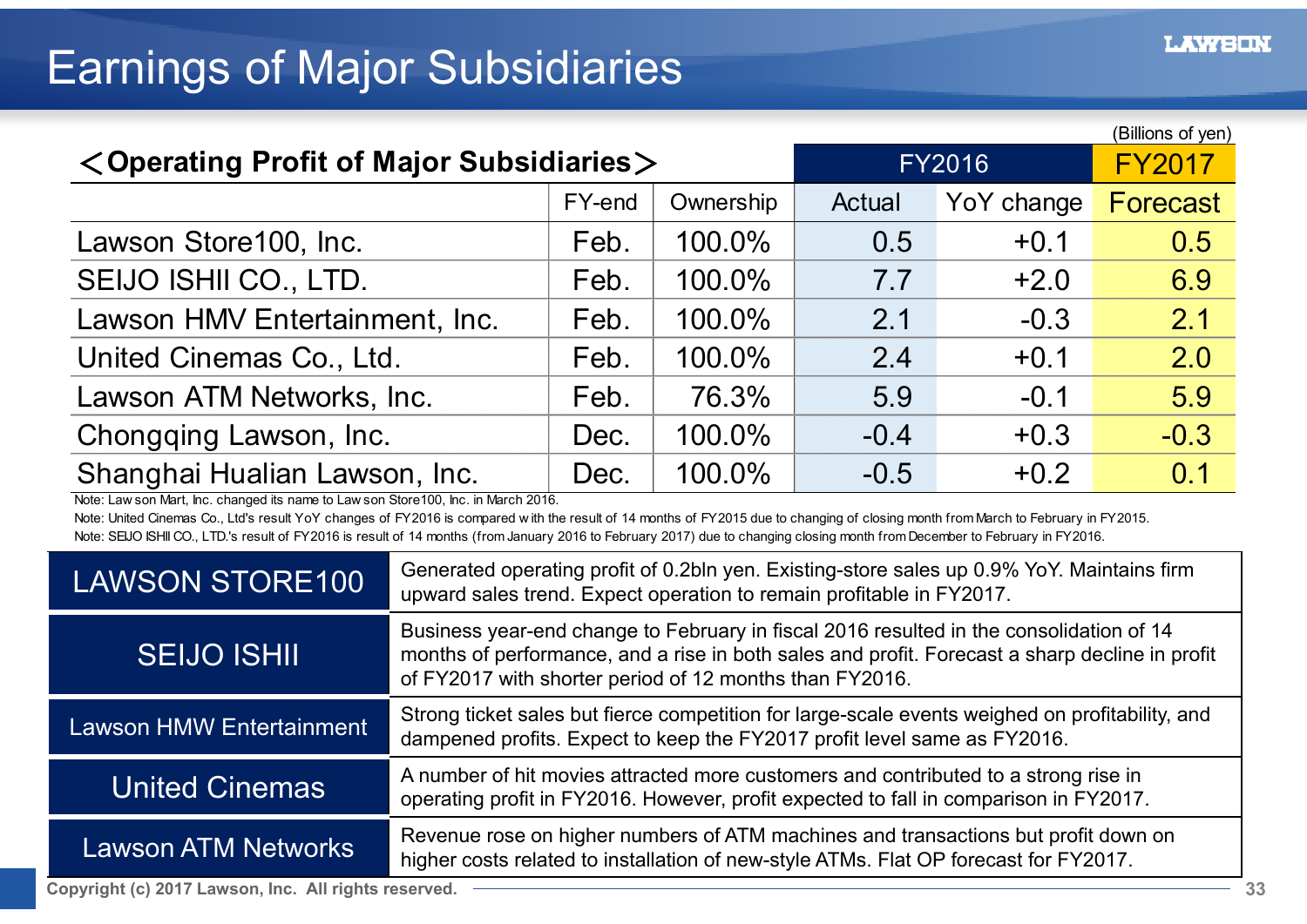### Consolidated capital Expenditure & Cash Flow

|                                     |        |        |               | (Billions of yen) |
|-------------------------------------|--------|--------|---------------|-------------------|
| ● Consolidated Capital Expenditures | FY2014 | FY2015 | <b>FY2016</b> | <b>FY2017</b>     |
|                                     | Actual | Actual | Actual        | Forecast          |
| New stores                          | 49.0   | 40.4   | 47.5          | 69.0              |
| <b>Existing stores</b>              | 5.8    | 6.7    | 7.2           | 10.5              |
| IT-related                          | 8.2    | 15.8   | 19.2          | 18.0              |
| Other                               | 2.7    | 1.4    | 1.4           | 1.5               |
| Subtotal for capital expenditure    | 65.8   | 64.5   | 75.5          | 99.0              |
| Leasing                             | 32.8   | 38.0   | 42.6          | 63.0              |
| Depreciation and amortization       | 41.8   | 49.2   | 56.1          | 62.3              |

#### ●**Consolidated Cash Flows**

(Billions of yen) FY2014 FY2015 FY2016 FY2017 **Actual**  Actual Actual Forecast Cash flows from operating activities 110.5 112.2 99.8 Approx. 120.0 Cash flows from investing activities  $- 100.4 - 68.6 - 76.2$  Approx. -110.0 Free cash flows 10.1 43.5 23.6 Approx. 9.0 Cash flows from financing activities  $-3.2$   $-50.2$   $-25.6$  Approx. 1.0 (Cash dividends paid) - 22.9 - 24.2 - 24.7 Approx. 25.0 Cash and cash equivalents at end of period  $\begin{array}{ccc} 76.7 & 69.7 & \end{array}$  67.6

FY2016: 30bln yen bank borrowing at the end February to increase ready liquidity.

■ FY2017: Plan to increase cash flow for investing activities to approx.110bln yen to fund investments in next-generation IT systems and other growth-promoting projects.

**Copyright (c) 2017 Lawson, Inc. All rights reserved. 34**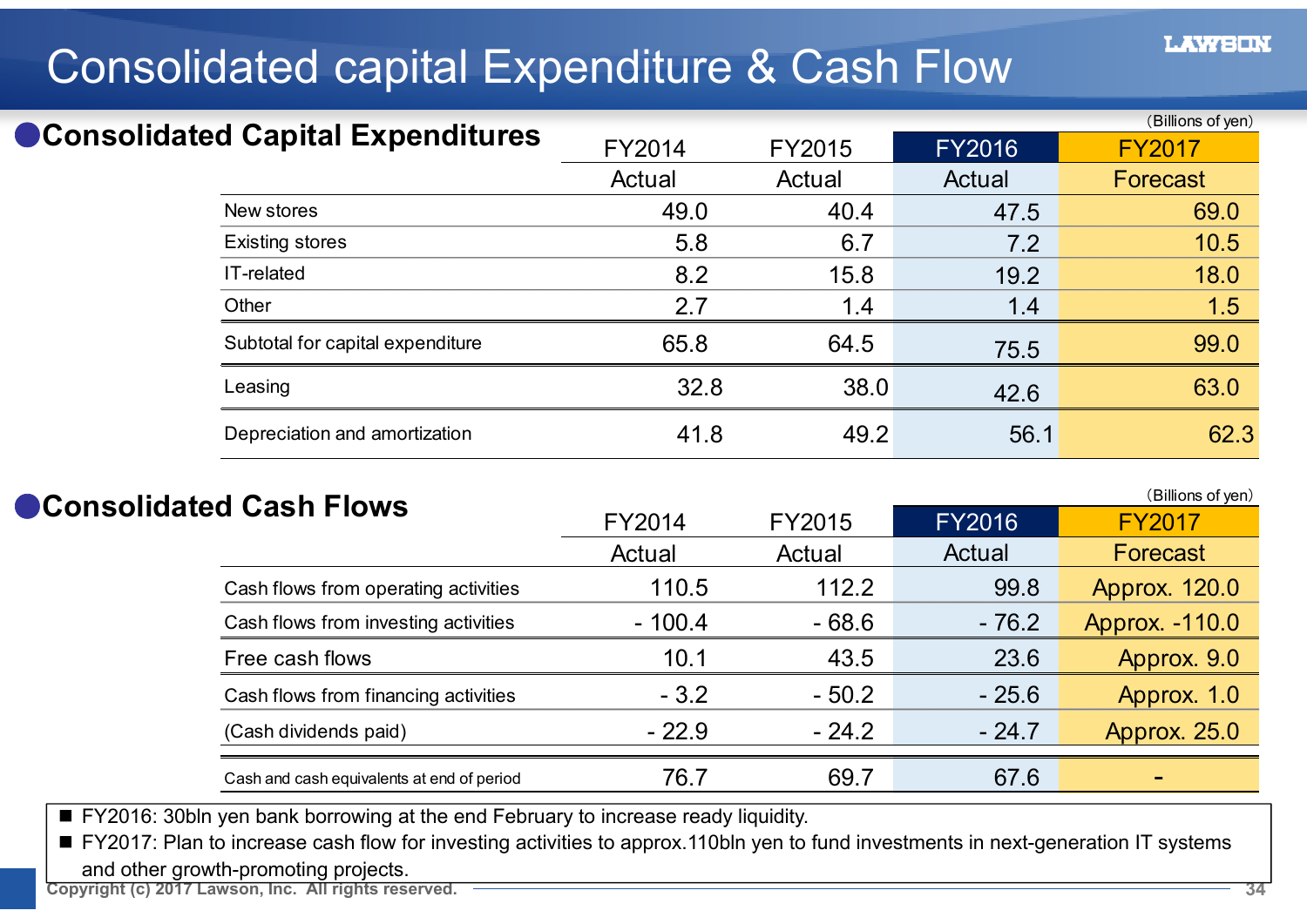### FY2017 Company Forecasts (Consolidated)

|                                                                                                                                               | FY2015  | FY2016    |         | <b>FY2017 Forecast</b> |  |  |  |
|-----------------------------------------------------------------------------------------------------------------------------------------------|---------|-----------|---------|------------------------|--|--|--|
| (Billions of yen)                                                                                                                             | Actual  | Actual    | Plan    | YoY                    |  |  |  |
| Net sales of all stores                                                                                                                       | 2,049.5 | 2,157.9   | 2,310.0 | 107.0%                 |  |  |  |
| Operating profit                                                                                                                              | 72.5    | 73.7      | 68.5    | 92.9%                  |  |  |  |
| Operating profit ratio                                                                                                                        | 3.5%    | 3.4%      | 3.0%    | $-0.4%P$               |  |  |  |
| Recurring profit                                                                                                                              | 69.6    | 73.0      | 65.5    | 89.7%                  |  |  |  |
| Net profit                                                                                                                                    | 31.3    | 36.4      | 33.5    | 92.0%                  |  |  |  |
| EPS(Yen)                                                                                                                                      | 313.81  | 363.96    | 334.95  | $-29.01$               |  |  |  |
| Dividend per share (Yen)                                                                                                                      | 245     | 250       | 255     | $+5$                   |  |  |  |
| <b>ROE</b>                                                                                                                                    | 12.0%   | 13.5%     | 12.0%   | $-1.5%P$               |  |  |  |
| Total no. of stores in Japan                                                                                                                  | 12,515  | 13,243    | 14,159  | $+916$                 |  |  |  |
| (Non-consolidated*)*excluding LAWSON STORE100 business                                                                                        |         |           |         |                        |  |  |  |
| Gross profit at existing stores (YoY)                                                                                                         | 101.3%  | 100.0%    | 102.0%  |                        |  |  |  |
| Net sales at existing stores (YoY)                                                                                                            | 101.4%  | 99.8%     | 101.0%  |                        |  |  |  |
| Gross profit margin ratio                                                                                                                     | 31.3%   | 31.4%     | 31.7%   | $+0.3%P$               |  |  |  |
| Gross profit margin difference excluding cigarette<br>sales (YoY)                                                                             | $-0.5%$ | $±0.0\%P$ | 0.2%    | $+0.2%P$               |  |  |  |
| Note: Total chain store sales (Net total of all stores) include sales from the convenience store operation in Japan, international operations |         |           |         |                        |  |  |  |

and sales from Seijo Ishii (consolidated items only). Regarding Seijo Ishii, only the sales of direcctly operated stores are included.

Note: The number of stores is the total number of convenience stores in Japan operated by the Lawson Group plus the number of directly operated Seijo Ishii stores.

 Improved existing-store sales and gross margin, along with reduced losses from international operations expected to have positive effect, but overall OP seen declining on increased investment in next-generation systems and other growth-promoting projects.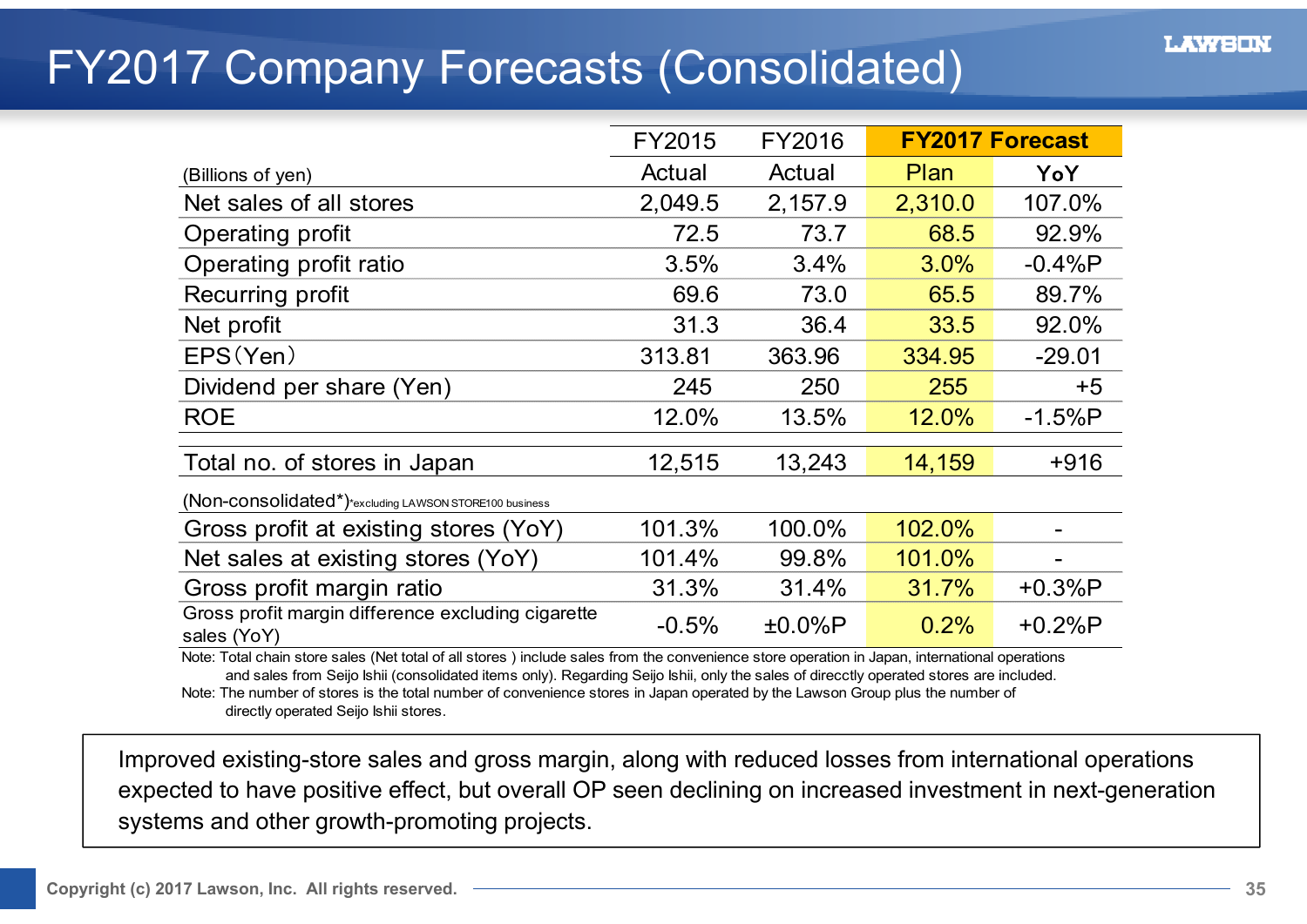### FY2017 1H & 2H Estimates

|                                                         | <b>FY2017 Forecast</b> |          |           |  |  |  |
|---------------------------------------------------------|------------------------|----------|-----------|--|--|--|
| (Consolidated: Billions of yen)                         | 1st Half               | 2nd Half | Full year |  |  |  |
| Net sales of all stores                                 | 1,150.0                | 1,160.0  | 2,310.0   |  |  |  |
| <b>Operating profit</b>                                 | 37.5                   | 31.0     | 68.5      |  |  |  |
| Operating profit ratio                                  | 3.3%                   | 2.7%     | 3.0%      |  |  |  |
| <b>Recurring profit</b>                                 | 36.0                   | 29.5     | 65.5      |  |  |  |
| Net profit                                              | 21.0                   | 12.5     | 33.5      |  |  |  |
| (Non-consolidated*) *excluding LAWSON STORE100 business |                        |          |           |  |  |  |
| Gross profit at existing stores (YoY)                   | 102.0%                 | 102.0%   | 102.0%    |  |  |  |
| Net sales at existing stores (YoY)                      | 101.0%                 | 101.0%   | 101.0%    |  |  |  |
| Gross profit margin ratio                               | 31.6%                  | 31.7%    | 31.7%     |  |  |  |

Note: Total chain store sales (Net sales of all stores) includes sales from the convenience store operation in Japan, international operations and

sales from Seijo Ishii (consolidated items only). Regarding Seijo Ishii, only the sales of directly operated stores are included.

Note: The number of stores is the total number of convenience stores in Japan operated by the Lawson Group

plus the number of directly operated Seijo Ishii stores.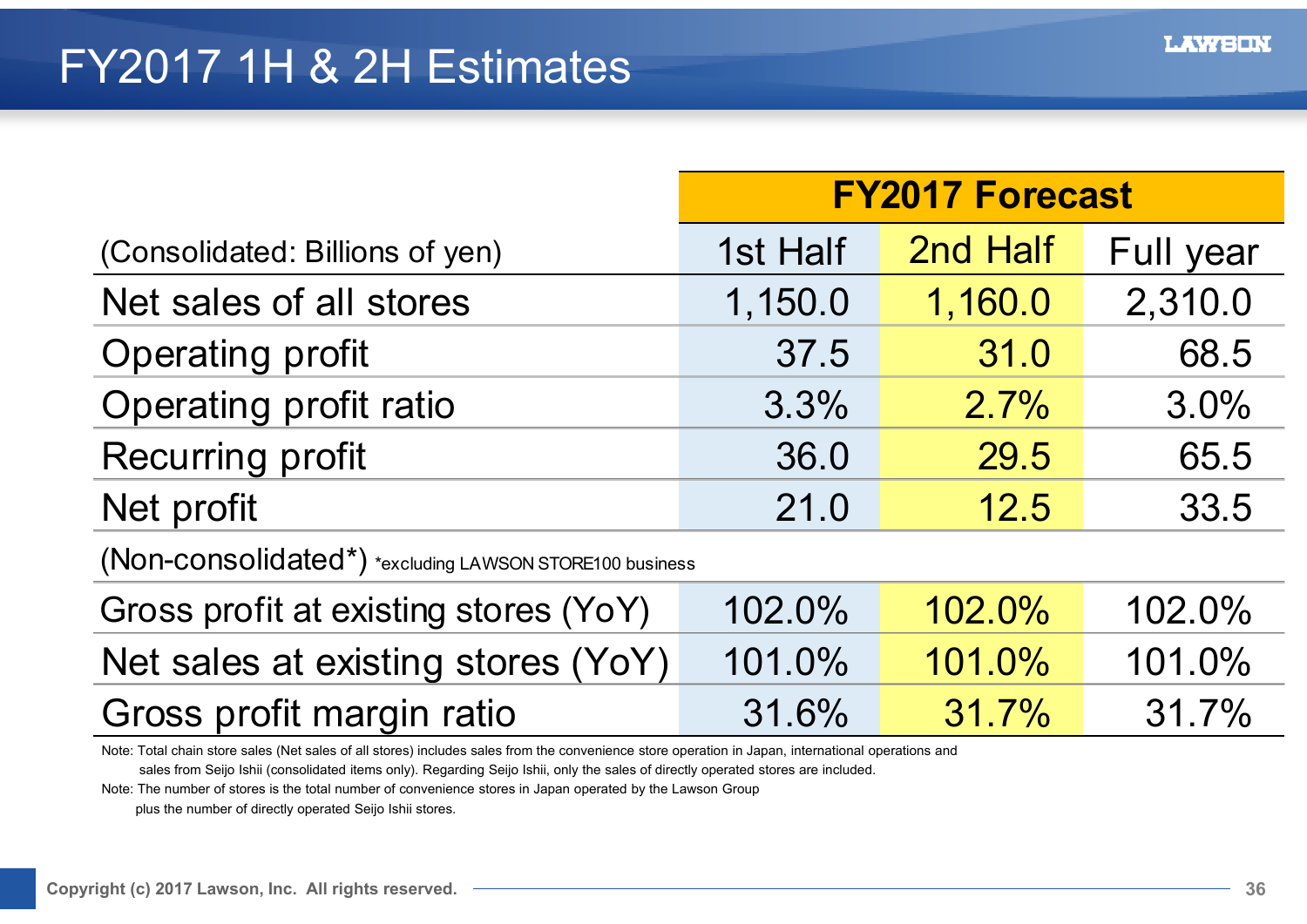### Consolidated Balance Sheet at the end of FY2016

|                                | As of Feb. 28, 2017 | Change from<br>Feb. 29, 2016 |                                     | As of Feb. 28, 2017 | Change from<br>Feb. 29, 201 |
|--------------------------------|---------------------|------------------------------|-------------------------------------|---------------------|-----------------------------|
| Total current assets           | 249.2               | $+25.0$                      | <b>Total current liabilities</b>    | 356.7               | $+37.1$                     |
| (Cash and deposits)            | 68.1                | $-1.6$                       | (Accounts payable-trade)            | 110.8               | $-1.3$                      |
| (Accounts receivable)          | 78.3                | $+10.6$                      | (Short-term loans payable)          | 31.1                | $+29.1$                     |
| <b>Total noncurrent assets</b> | 617.2               | $+38.2$                      | (Deposits payable)                  | 103.1               | $+1.2$                      |
| Property, plant and equipment  | 324.5               | $+21.7$                      | <b>Total noncurrent liabilities</b> | 223.7               | $+13.1$                     |
| Intangible assets              | 94.8                | $+10.2$                      | (Long-term loans payable)           | 56.7                | $-0.8$                      |
| (Goodwill)                     | 46.0                | $-0.2$                       | <b>Net Assets</b>                   | 285.9               | $+12.9$                     |
| Investments and other assets   | 197.9               | $+6.3$                       | (Common stock)                      | 58.5                |                             |
| (Long-terms loans receivable)  | 44.4                | $+3.6$                       | (Retained earnings)                 | 165.1               | $+10.5$                     |
| (Guatantee deposits)           | 95.5                | $+3.0$                       |                                     |                     |                             |
| <b>Total Assets</b>            | 866.5               | $+63.3$                      | Liabilities and net assets          | 866.5               | $+63.3$                     |

|           |                     |                              |                                     |                     | (Billions of yen)            |
|-----------|---------------------|------------------------------|-------------------------------------|---------------------|------------------------------|
|           | As of Feb. 28, 2017 | Change from<br>Feb. 29, 2016 |                                     | As of Feb. 28, 2017 | Change from<br>Feb. 29, 2016 |
|           | 249.2               | $+25.0$                      | <b>Total current liabilities</b>    | 356.7               | $+37.1$                      |
|           | 68.1                | $-1.6$                       | (Accounts payable-trade)            | 110.8               | $-1.3$                       |
|           | 78.3                | $+10.6$                      | (Short-term loans payable)          | 31.1                | $+29.1$                      |
| S         | 617.2               | $+38.2$                      | (Deposits payable)                  | 103.1               | $+1.2$                       |
| ipment    | 324.5               | $+21.7$                      | <b>Total noncurrent liabilities</b> | 223.7               | $+13.1$                      |
|           | 94.8                | $+10.2$                      | (Long-term loans payable)           | 56.7                | $-0.8$                       |
|           | 46.0                | $-0.2$                       | <b>Net Assets</b>                   | 285.9               | $+12.9$                      |
| assets    | 197.9               | $+6.3$                       | (Common stock)                      | 58.5                |                              |
| ceivable) | 44.4                | $+3.6$                       | (Retained earnings)                 | 165.1               | $+10.5$                      |
|           | 95.5                | $+3.0$                       |                                     |                     |                              |
|           | 866.5               | $+63.3$                      | Liabilities and net assets          | 866.5               | $+63.3$                      |